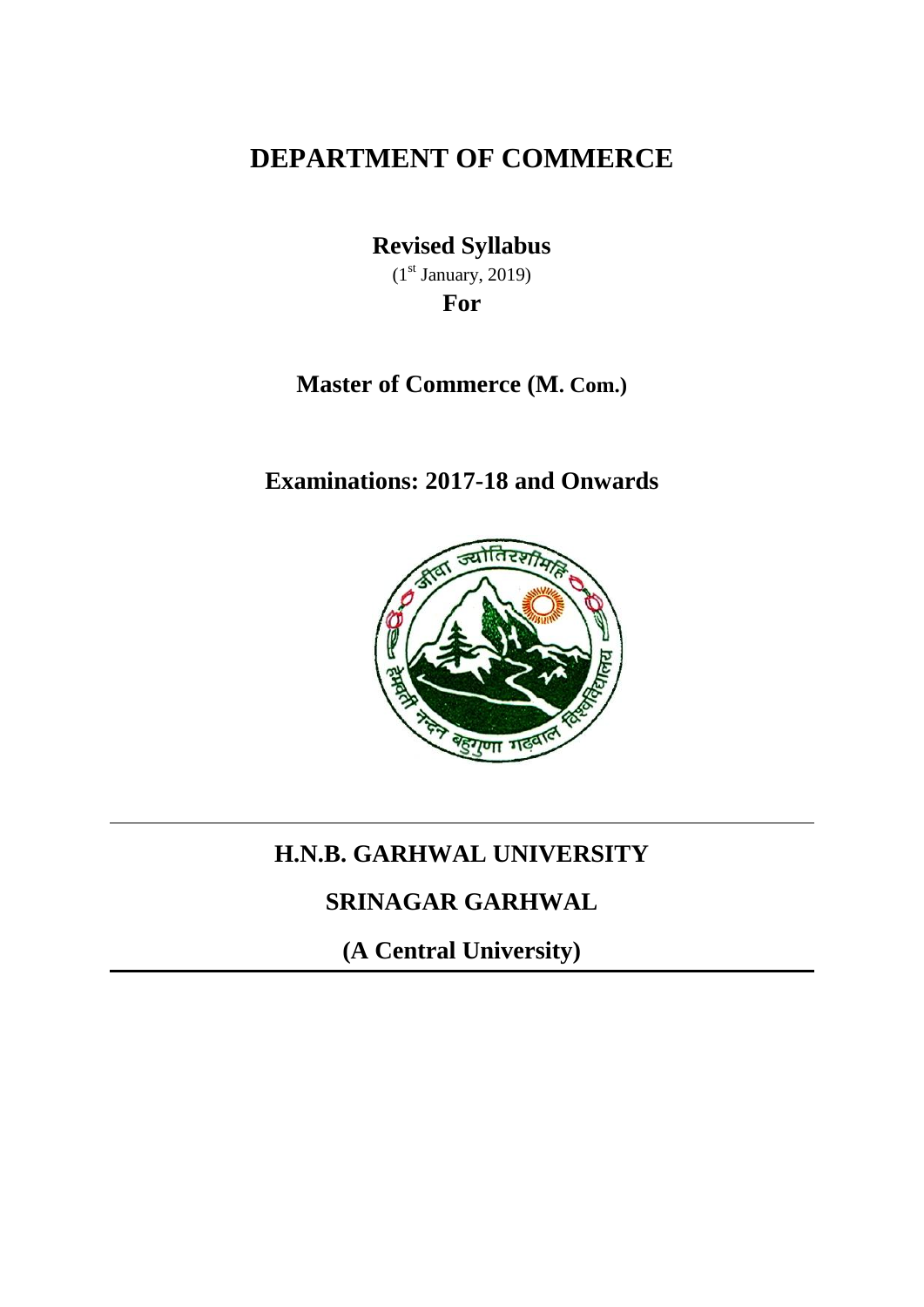## **SYLLABUS OF TWO YEARS FULL TIME MASTER OF COMMERCE (M. Com) DEGREE PROGRAMME (SEMESTER WISE)**

- 1. There shall be a full-time Master's Degree programme viz Master of Commerce (M.Com). The duration of the course shall be two years (i.e. two academic sessions). Each year shall be divided into two semesters (July – December  $& January - June$ ). There shall be about 90 teaching days, across 16 weeks, in a semester. The examination shall be held in around December and May for the First / Third and Second/Fourth semesters, respectively, or as decided by the University.
- 2. A candidate for admission to M.Com Ist Semester must have passed B.Com. Examination of any recognized Indian or Foreign University with minimum 45% marks in aggregate, or B.A. with Economics or Mathematics, or B.Sc. with Mathematics or Economics with minimum 50% in aggregate, from a recognized Indian or Foreign University. Those appearing for their final examinations of Bachelor Degree programme may also apply, provided, they can produce their result at the time of admission.
- 3. A candidate who has passed the previous examination for the degree of Master of Commerce of any other recognized University (following the Semester system) may also be admitted to the final examination provided that he has offered, for his previous examination, a course of an equivalent standard, with almost similar syllabus as is required for the previous examination of this University and has attended a regular course of study of one academic year.
- 4. A candidate who does not possess a commerce background in the qualifying class (i.e. graduation BA/B.Sc. shall be required to pass the qualifying course in Book- Keeping and Accountancy, by securing at least 18 marks out of 50. He shall not be awarded the M.Com. degree unless he/she qualifies this course. However, the marks secured in the qualifying examination shall not be added to his aggregate marks.
- 5. There shall be a maximum of 100 seats for the M.Com. programme for Srinagar Campus and 60 seats for Tehri Campus. Reservation as per the Central Government Rules shall be applicable.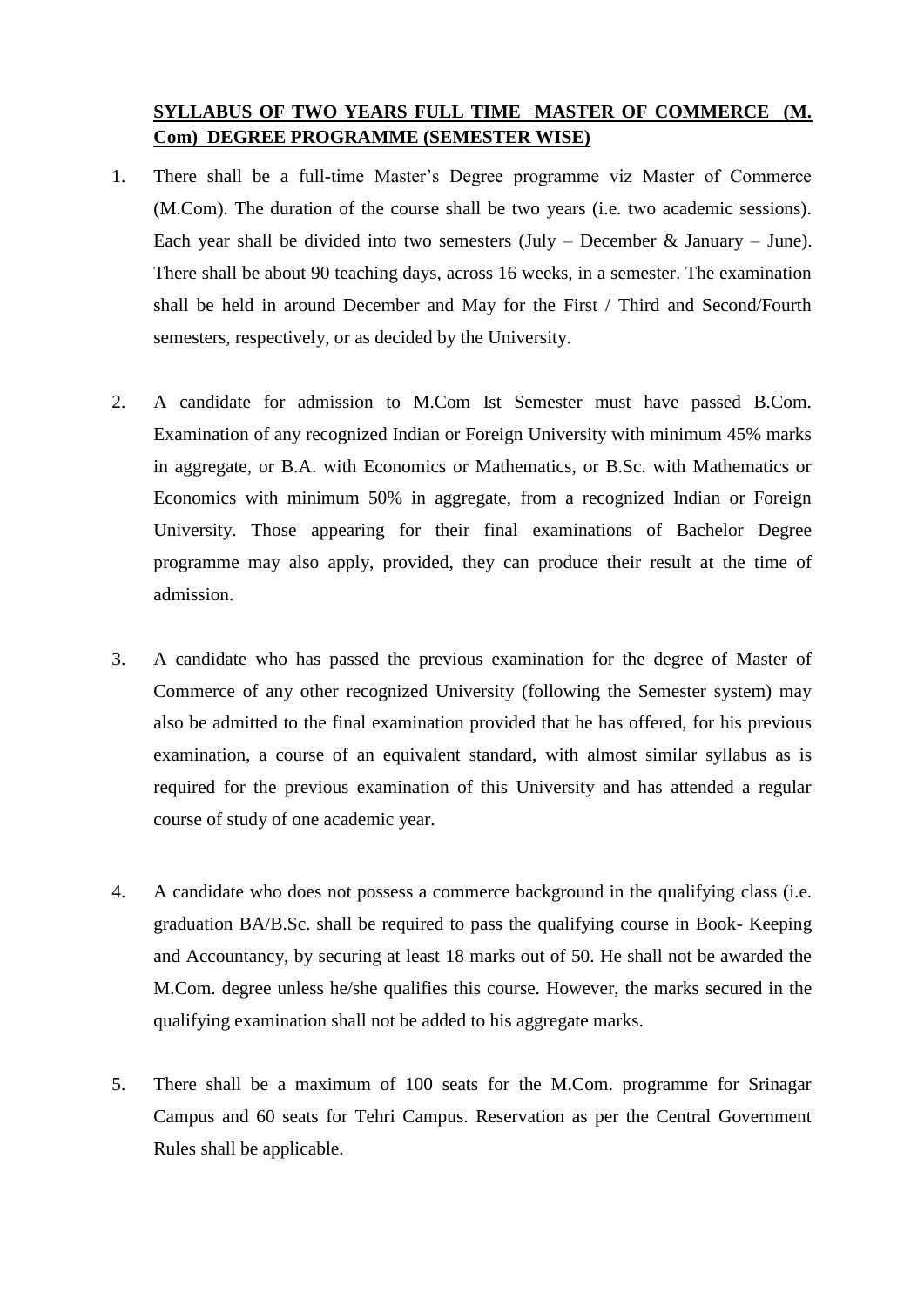- 6. The candidates seeking admission to the course shall have to appear at a written test, a group discussion and an interview if and when conducted by the University. The written test shall generally carry questions related to comprehension (English language), Reasoning, General Awareness, Business and Finance Aptitude and Mathematics (Intermediate level).
- 7. Only those qualifying at the written test in the order of merit shall be called for interview and group discussion, which shall carry a maximum of 25 (Twenty five) marks each. The number of candidates called shall generally be equal to three times the number of seats available or as decided by the University.
- 8. The relative merit list for admission shall be prepared on the basis of all the three components as follows: i) Written Test/ graduation marks (75%), ii) Group Discussion (10%), iii) Interview (15%).

The criterion for inviting students for the Group Discussion and Interview shall be the performance in written test, or a candidate's previous academic record at Graduation level or both as decided by the University. While the final selection shall be on the basis of performance at the Interview and Group Discussion as well as the marks obtained at the written test.

- 9. Those qualifying in the final merit (after interview / group discussion) shall be eligible for admission. If some seats fall vacant, those in the subsequent order of merit (waiting list upto a cut off point to be decided by the department) shall be eligible for admission.
- 10. The examination of the course shall consist of six papers in each of the semesters including, e-Commerce or project report and seminar & viva-voce. Only seminars shall be evaluated internally, rest of the courses, including the project and the viva voce, shall be evaluated externally.
	- i. The maximum marks for each paper shall be 100 of which 40 marks shall be awarded on the basis of internal assessment in each paper excluding Project Report and seminar & Viva-Voce (for which details have been provided ahead) and 60 marks kept aside for the end semester examinations. There shall be a maximum of 10 marks for attendance, 10 marks for assignments, 10 marks for midterm tests, and 10 marks for surprise test (overall 40 marks) under internal assessment.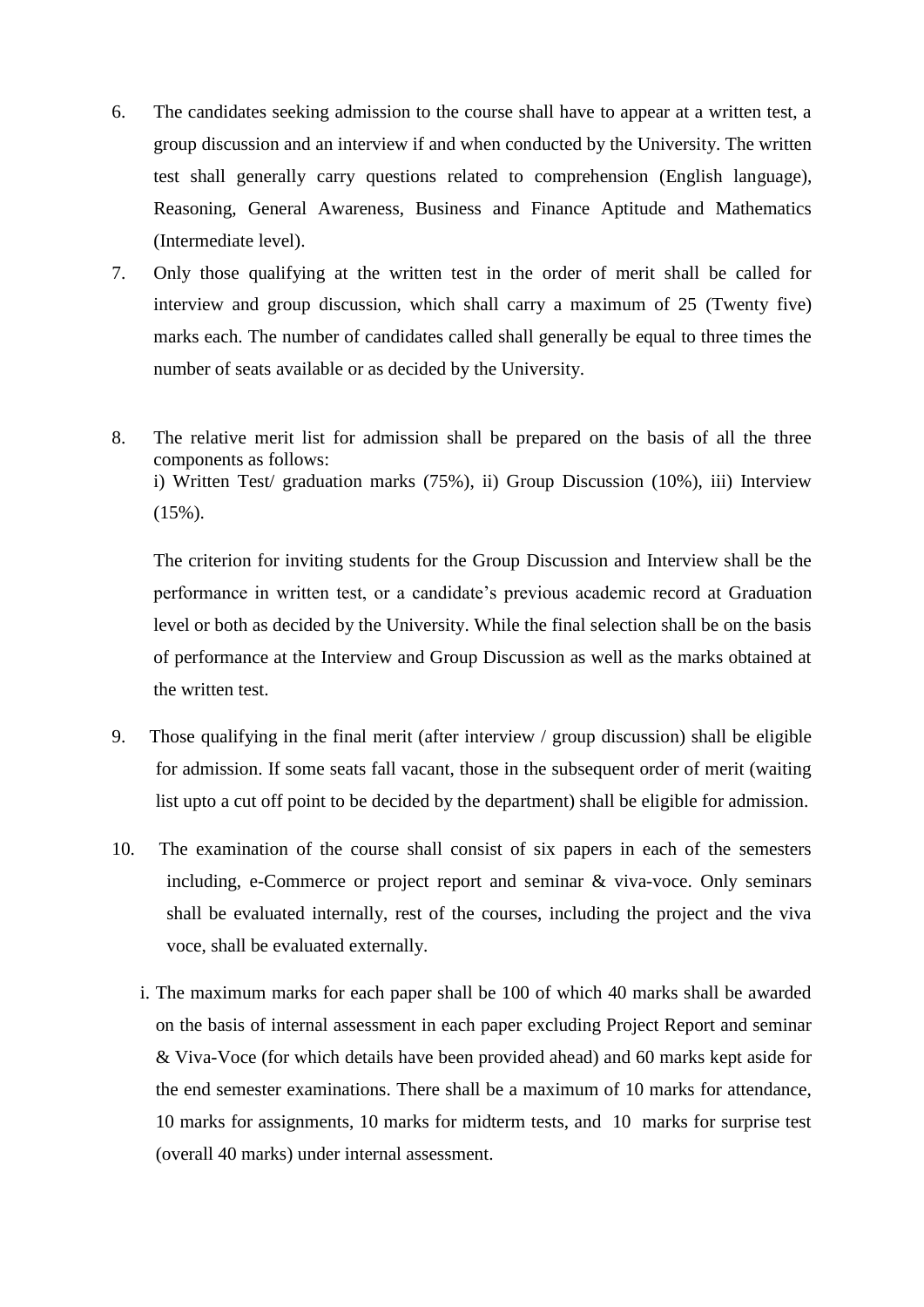**The Scheme of Courses along with their credits in the Programme shall be as follows (2017-18 and onwards):**

| <b>Semester I</b> |                                           |           |  |
|-------------------|-------------------------------------------|-----------|--|
| <b>M.Com.101</b>  | <b>Corporate Financial Accounting</b>     | 3 Credits |  |
| <b>M.Com.102</b>  | <b>Management Principles and Practice</b> | 3 Credits |  |
| <b>M.Com.103</b>  | <b>Business Environment</b>               | 3 Credits |  |
| <b>M.Com.104</b>  | <b>Managerial Economics</b>               | 3 Credits |  |
| <b>M.Com.105</b>  | <b>Computer Applications in Business</b>  | 3 Credits |  |
| <b>M.Com.106</b>  | <b>Business Communication</b>             | 3 Credits |  |

| <b>Semester-II</b> |                                               |           |  |
|--------------------|-----------------------------------------------|-----------|--|
| <b>M.Com.201</b>   | <b>Financial Management</b>                   | 3 Credits |  |
| <b>M.Com.202</b>   | <b>Marketing Management</b>                   | 3 Credits |  |
| <b>M.Com.203</b>   | Human Resource Management                     | 3 Credits |  |
| <b>M.Com.204</b>   | <b>Research Methods &amp; Statistics</b>      | 3 Credits |  |
| <b>M.Com.205</b>   | <b>Management Accounting</b>                  | 3 Credits |  |
| <b>M.Com.206</b>   | <b>Legal Aspects of Business</b>              | 3 Credits |  |
| <b>M.Com.207</b>   | Organizational Design, Development and Change | 3 Credits |  |
|                    | (Self Study Course)                           |           |  |

| <b>Semester-III</b>                                                                   |                                            |                  |  |  |
|---------------------------------------------------------------------------------------|--------------------------------------------|------------------|--|--|
| <b>Core Papers</b>                                                                    | <b>Core Papers</b>                         |                  |  |  |
| <b>M.Com. 301</b>                                                                     | <b>International Business</b>              | <b>3 Credits</b> |  |  |
| <b>M.Com. 302</b>                                                                     | <b>Management of Financial Services</b>    | 3 Credits        |  |  |
| <b>M.Com. 303</b>                                                                     | Income Tax Laws and Practice               | <b>3 Credits</b> |  |  |
| <b>Elective Group:</b>                                                                |                                            |                  |  |  |
| The students have to opt one whole group as a major course and one paper from another |                                            |                  |  |  |
| group as a minor course.                                                              |                                            |                  |  |  |
| <b>Group A: Finance:</b>                                                              |                                            |                  |  |  |
| <b>M.Com.304</b>                                                                      | <b>Financial Markets and Institutions</b>  | 3 Credits        |  |  |
| <b>M.Com.305</b>                                                                      | Security Analysis and Portfolio Management | 3 Credits        |  |  |
| <b>Group B: Marketing</b>                                                             |                                            |                  |  |  |
| <b>M.Com.306</b>                                                                      | <b>Consumer Behaviour</b>                  | 3 Credits        |  |  |
| <b>M.Com.307</b>                                                                      | <b>Marketing Communication</b>             | 3 Credits        |  |  |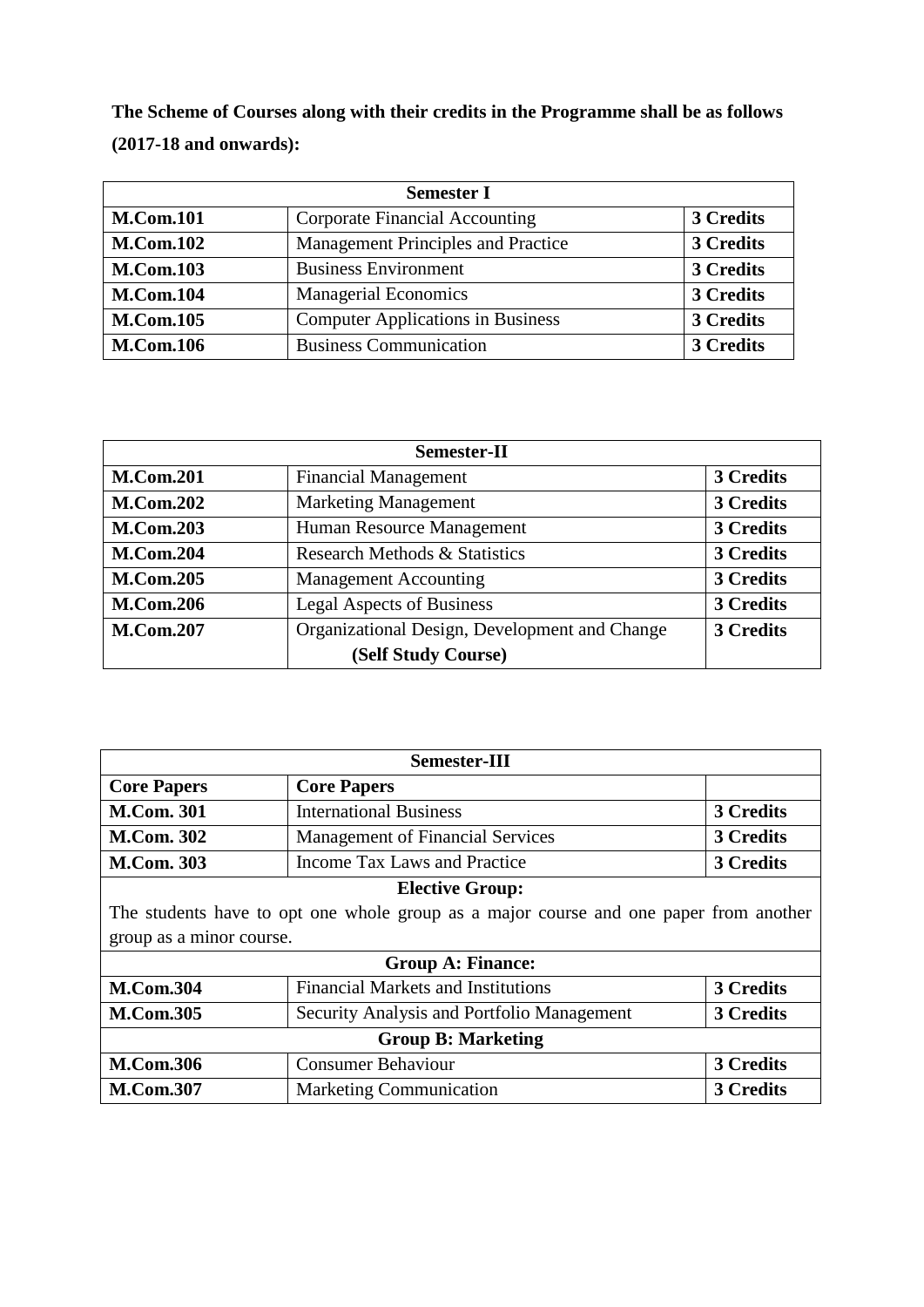| Semester –IV                                                                                                          |                                           |                  |  |  |
|-----------------------------------------------------------------------------------------------------------------------|-------------------------------------------|------------------|--|--|
| <b>M.Com.401</b>                                                                                                      | Project Planning and Evaluation           | 3 Credits        |  |  |
| $M_{\rm \cdot}$ Com.402*                                                                                              | <b>E-Commerce</b>                         |                  |  |  |
|                                                                                                                       | <b>Or</b>                                 |                  |  |  |
|                                                                                                                       | Project Report                            |                  |  |  |
| M.Com.403**                                                                                                           | Seminar and Viva Voce (40+60)             | 3 Credits        |  |  |
| <b>Elective Group:</b>                                                                                                |                                           |                  |  |  |
| The students have to opt one whole group as a major course and one paper from another group as a minor                |                                           |                  |  |  |
| course. Group selected by the student as major group in $3^{rd}$ semester cannot be changed in the $4^{th}$ semester. |                                           |                  |  |  |
|                                                                                                                       |                                           |                  |  |  |
|                                                                                                                       | <b>Group A: Finance</b>                   |                  |  |  |
| <b>M.Com.404</b>                                                                                                      | <b>Risk Management and Insurance</b>      | 3 Credits        |  |  |
| <b>M.Com.405</b>                                                                                                      | <b>International Financial Management</b> | 3 Credits        |  |  |
| <b>Group B: Marketing</b>                                                                                             |                                           |                  |  |  |
| <b>M.Com.406</b>                                                                                                      | <b>Marketing of Services</b>              | 3 Credits        |  |  |
| <b>M.Com.407</b>                                                                                                      | <b>International Marketing</b>            | 3 Credits        |  |  |
| <b>M.Com.408</b>                                                                                                      | <b>Entrepreneurship Development</b>       | <b>3 Credits</b> |  |  |
|                                                                                                                       | (Self Study Course)                       |                  |  |  |

**Note:** The detailed course outlines for each course, mentioned above is explained, as follows.

**Note:** \* Students have to opt for either E-commerce as a paper or Project Report. Only those students can opt project Report, who has secured 75% marks in aggregate up to second semester. Project Report (periodical presentation 20 marks, Viva-voce 20 marks and project Evaluation 60 marks)

**Note: \*\*** M.Com.403- Seminar and Viva Voce (Seminar 40 marks and Viva-Voce 60 marks)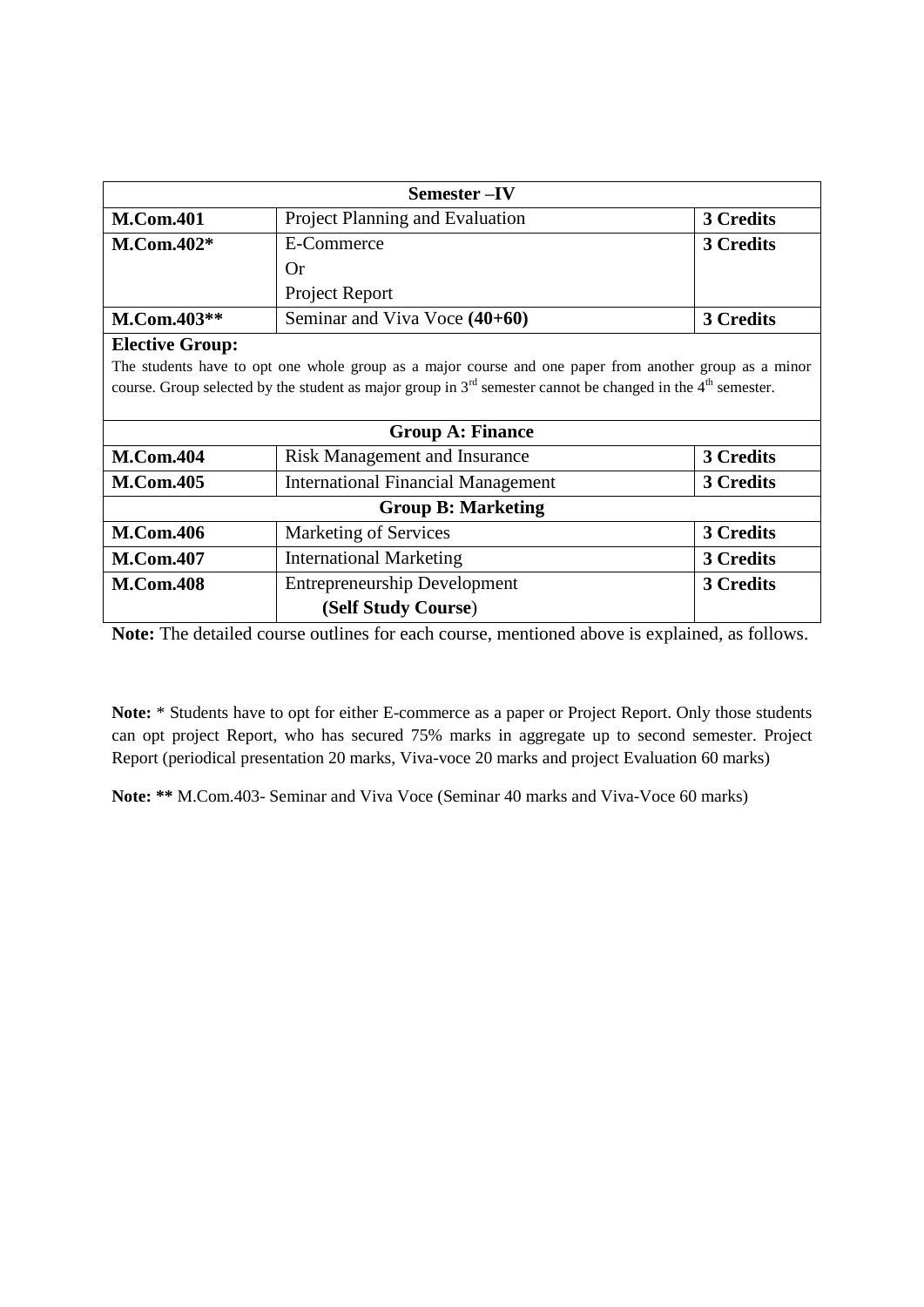## **Detailed Syllabus for M. Com.**

#### **Semester-I**

#### **M.Com. 101: Corporate Financial Accounting:**

**Course Objective**: The objective of paper is to help students understand accounting with relation to the corporate world and to introduce the recent accounting concepts and conventions. Students are requested to follow Revised Schedule VI for presenting Balance sheet wherever needed.

#### **Course Outline:**

**Unit 1: Preparation of Final Accounts of Companies:** Preparation of Final Account with adjustments as per revised schedule VI.

**Unit II: Valuation of Goodwill and Share:** Valuation of goodwill and shares with all the available methodology.

**Unit III: Corporate Accounting:** Issue and redemption of debentures.

**Unit IV: Holding Companies:** Preparation of Consolidated Profit & Loss Accounts and Balance-sheet.

**Unit V: Accounting for Amalgamation of Companies as per A.S.-14:** Accounts of amalgamation, absorption and reconstruction of companies

## **Note: Question paper will contain 50% Numerical questions and 50% Theoretical questions.**

- 1. M.C. Shukla & T.S. Grewal: Advanced Accounts, S. Chand & Co. (Pvt.) Ltd. New Delhi.
- 2. S.M. Shukla & S.P. Gupta: Corporate Accounting, Sahitya Bhawan Publications Agra.
- 3. R.L. Gupta & M. Radha Swamy: Ad. Accounting, Sutan Chand & Sons, Delhi
- 4. S.M.Maheshwari: Fiannacial Accounting,
- 5. G.R. Mounga: Corporate Accounting, Mayur Publication, New Delhi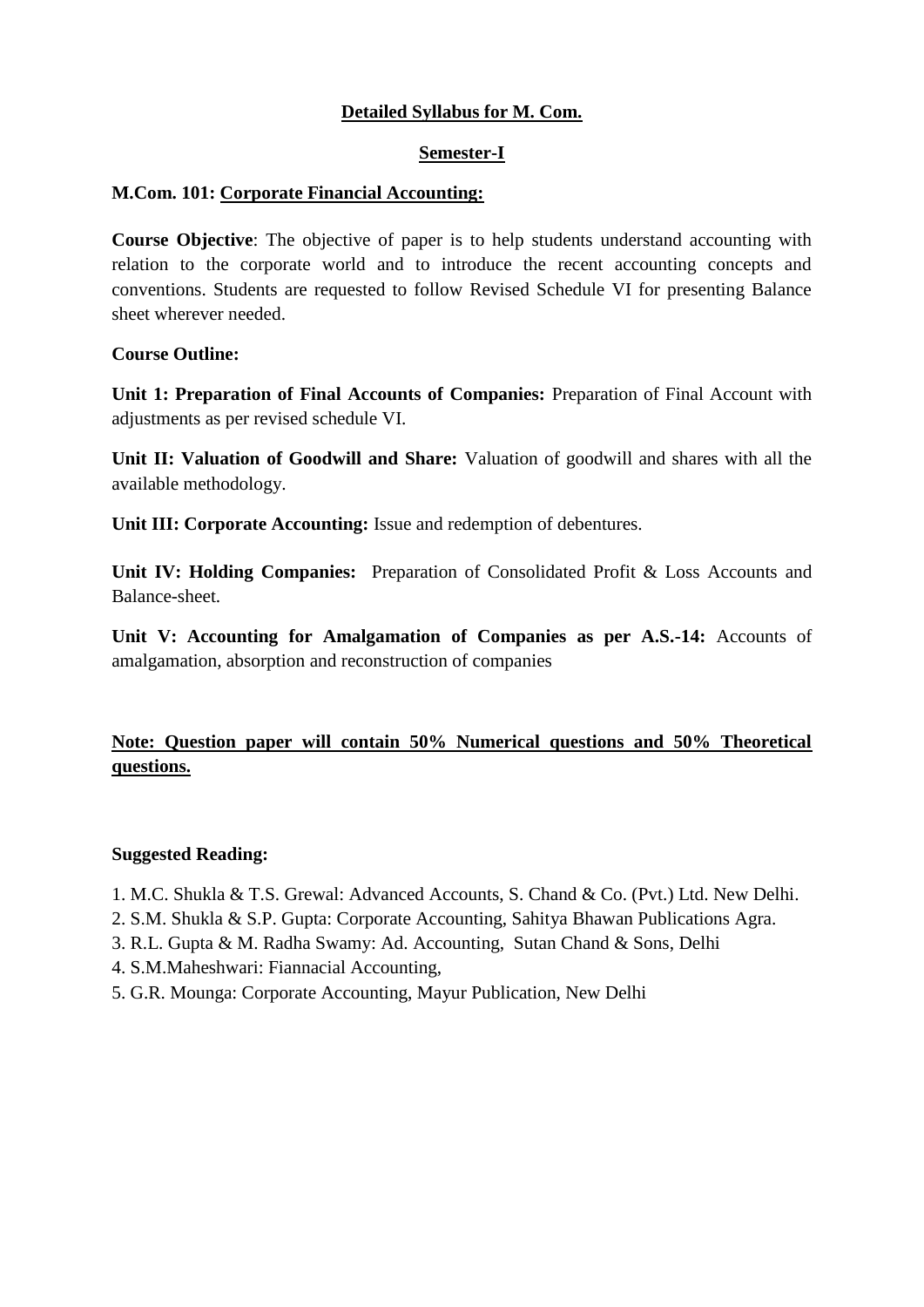## **M.Com. 102: Management Principles and Practice:**

**Course objective:** The objective of this course is to provide an understanding of the tasks and functions of management and to acquaint the participants with the developments of the concept, theories and practices in the field of management.

## **Course Outline:**

**Unit I: Management:** Nature and Significance of Management, Classical, Neo-Classical and Modern Theories of Management. Contingency and System Approach to Management, Functions of Management.

**Unit II: Planning:** Meaning and Process, Goals, Objectives, Plans and Programmes. Premises of Planning – Forecasting, Process of Decision Making. Rationality and Bounded Rationality. Risk and Uncertainty in Decision Making.

**Unit III: Organization:** Theory, Structure, Departmentation, Vertical and Horizontal Growth in Organization, Line and Staff Functions and Conflicts, Span of Management, Authority, Accountability, Delegation, Centralization and Decentralization, Formal and informal organization Group Functions in Organization: Formation and Role of Groups in organization.

**Unit IV: Staffing:** Nature and Purpose of Staffing: Selection, Performance Appraisal, Organizational Development.

Leading: Motivation – Meaning and Theories of Motivation, Motivation in Practice Leadership – Types and Traits of a Leader, Leadership Styles. Communication: Forms, Process, Barriers and Effective Communication.

**Unit V: Controlling:** Meaning and Process of Controlling. Techniques of Controlling. Management of Change: Adaptability to Change, Resistance to Change. Emerging Challenges for the Managers.

- 1. Stoner, James A.F., Management, Pearson (Textbook)
- 2. Robbins, Stephen P. and Coulter, Mary, Management, Prentice Hall
- 3. Koontz, Harold and Weihrich, Heinz, Essentials of Management, McGraw-Hill
- 4. Bateman, Thomas S. and Snell, Scott A., Management, McGraw-Hill
- 5. Hill, Charles W.L. and McShane , Steven L., Principles of Management, McGraw Hill
- 6. Pareek, Udai, Understanding Organizational Behaviour, OUP, New Delhi (Textbook)
- 7. Thakur and Burton, Management, McGraw-Hill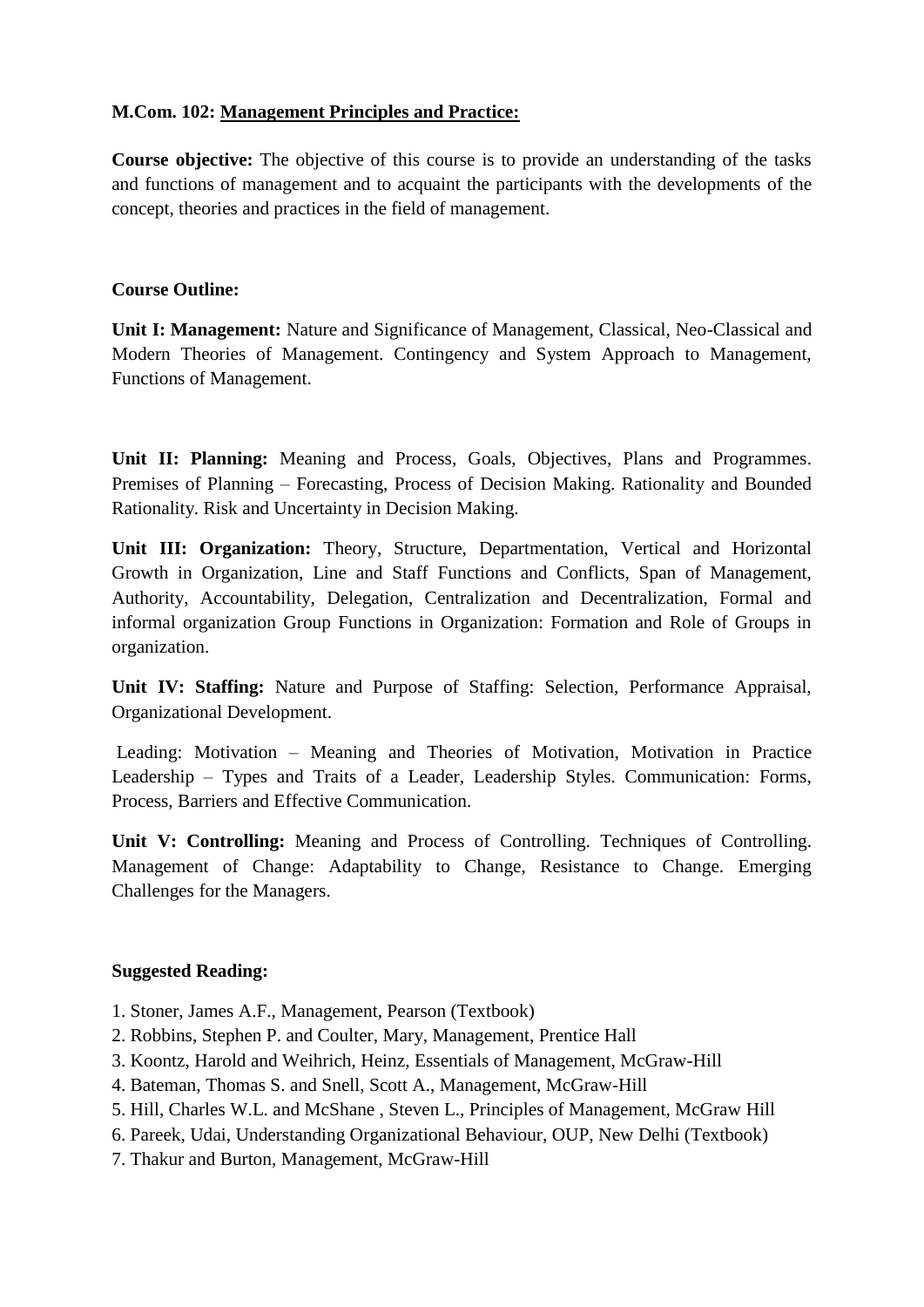## **M.Com.103: Business Environment:**

**Course Objective:** The objective of this course is to develop the ability to understand and scan business environment in order to analyse the opportunities and take decisions under uncertain conditions.

## **Course Outline:**

**Unit I: Theoretical Framework of Business Environment:** Concept, significance and nature of business environment; Elements of environment micro and macro; Techniques of environmental scanning and monitoring.

**Unit II: Economic Environment of Business:** Significance and elements of economic environment; Economic system and business environment; Economic planning in India; Government policies, industrial policy, fiscal policy, monetary policy, EXIM policy.

**Unit III: New Economic Policy:** Privatization, Liberalization and Globalization and their Implications for Indian Business, MNCs.

**Unit IV: Political and Legal Environment of Business:** Critical elements of political environment; Government and business; Competition Act 2002, FEMA and Consumer Protection Act.

**Unit V Technological Environment:** Factors Influencing Technological Environment. Role and Impact of Technology on Business. Transfer of technology-Channels, Methods and limitations.

### **Suggested Reading:**

1. Adhikary, M.: Economic Environment of Business Sultan Chand & sons New Delhi.

2. Ashwathappa, K.: Legal Environment of Business Himalaya Publication New Delhi.

3. Cherunilam, Francis: Business Environment Himalaya Publishing House New Delhi.

4. Rajvaid: Business Environment.

5. I.C. Dhingra, Indian Economy: Environmental and Policy, Sultan Chand & sons New Delhi.

6. S.K. Mishra and V.K. Puri: Economic Environment of Business.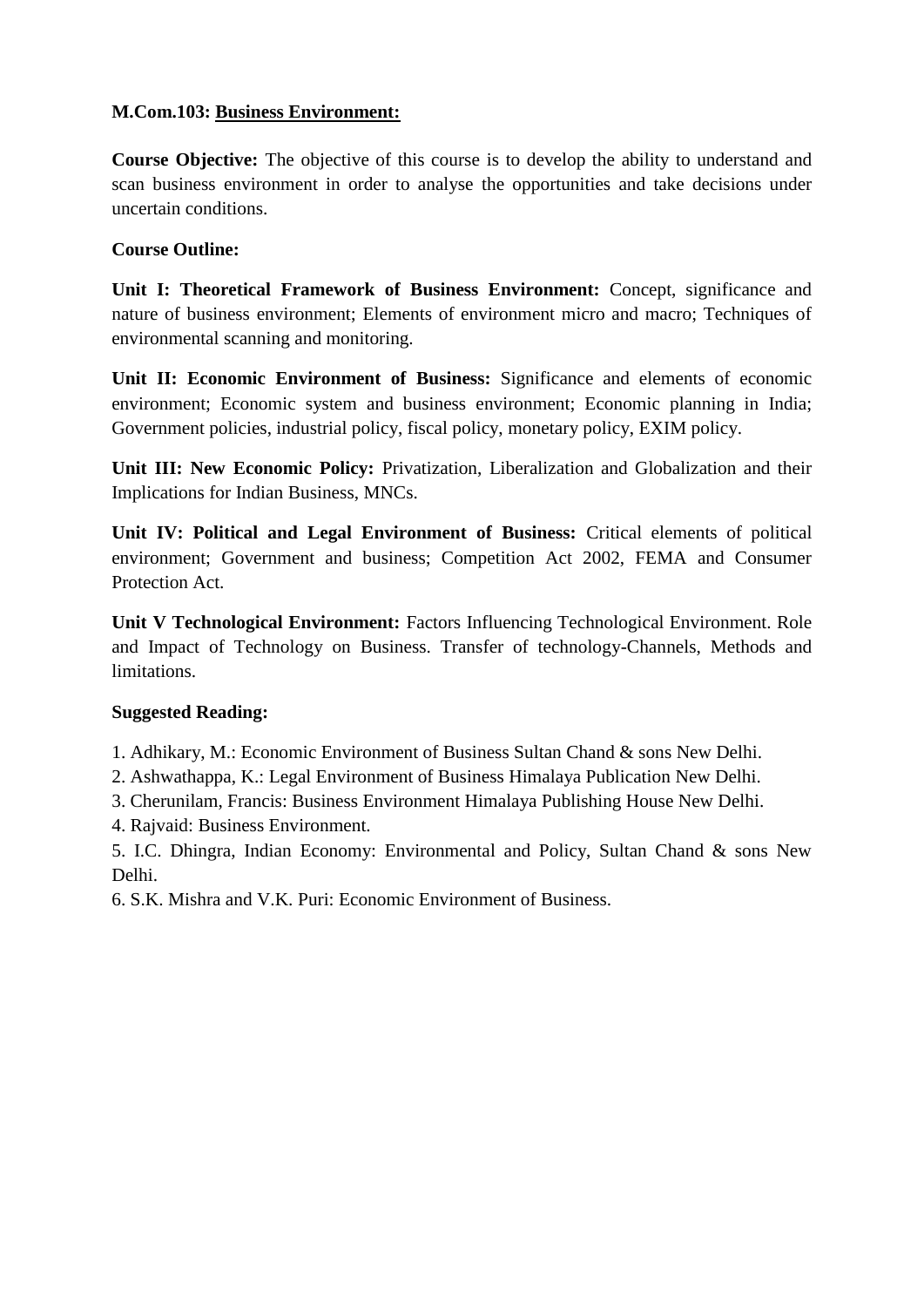## **M.Com.104: Managerial Economics:**

**Course Objective:** To develop managerial perspective on economic fundamentals as an aid to decision making under given environmental constraints.

## **Course Outline:**

**Unit 1: Introduction:** Nature and Scope of managerial economics and its relationship with other disciplines; Its role and significance in decision making; Basic concepts; Positive Vs Normative analysis.

## **Unit II: Market Forces: Demand and Supply**:

**a) Demand Analysis:** Theory of demand; Objectives of demand analysis and determinants of demand; Theory of consumer behaviour; Elasticity of demand and its measurement methods; Importance in decision-making.

**b) Supply Analysis:** Objectives of supply analysis; Determinants of supply.

**Unit III: Production Function and Cost Analysis:** Theory of production and cost analysis; Production function and its managerial uses; Laws of production and analysis; Empirical estimates of production and cost; Short-run and long-run average cost curves and their analysis; Economies and diseconomies of scale.

**Unit IV: Organisation of the Firm:** Pricing decision; Pricing under different market structure; Perfect and imperfect (monopoly, monopolistic and oligopoly markets); Pricing strategies; Collusive and non-collusive oligopoly; Baumol's marries; and O. Williamsons' models.

- 1. Baumal, Shalliam J. Economic theory and operations analysis, Prentice hall, Landon.
- 2. Baya, Michail R. Managerial economics and business strategy, Mc Graw hill New York.
- 3. Chopra O.P. Managerial economic, Tata Mc Graw hill Delhi.
- 4. Dean, Joel. Managerial economic, prentice hall Delhi.
- 5. Crag W. Peterson, W.Cris Lewis, and Sudhir K. jain, managerial Economics, Prentice-Hall of India/ Pearson, New Delhi, 2004.
- 6. H.L Ahuja, Managerial Econimics, S. Chand, 2004.
- 7. DN Dwivedi, Managerial Economics, 4<sup>th</sup> ed., Vikas Publishing House, New Delhi, 2006.
- 8. Paul Samuelson and Nordhaus, Economics, 19<sup>th</sup> ed. Tata McGraw-Hill, New Delhi, 2005.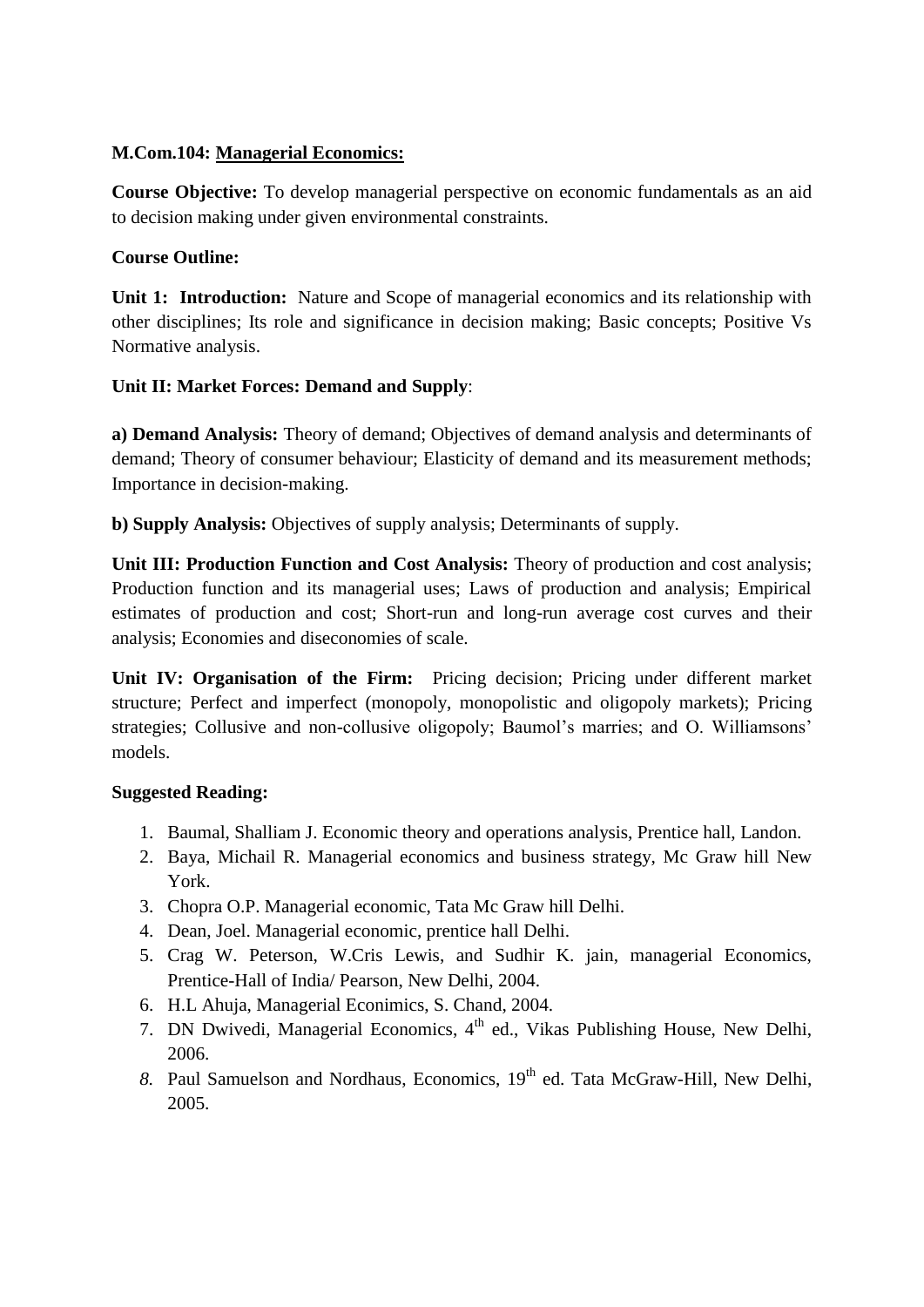## **M.Com.105: Computer Applications in Business:**

**Course objective:** The main objective of the course is to familiarize the students with the fundamental aspects of computers and their application in Commerce.

## **Course Outline:**

**Unit I: Introduction to Computer:** Evaluation of Computer, Functional part of computer, Input Devices, Output Devices, Central Processing Unit, Memory (Primary and Secondary), Introduction to Software (System Software, Application Software)

## **Unit II:**

- **a) Operating Systems:** Type of Operating Systems, Functions of Operating Systems, Features of a good operating system, Introduction to WINDOWS.
- b) **Application Softwares:** Type of Application software, Introduction to Word Processing (MS word), Introduction to Presentation Software (MS Power Point).
- c) **Introduction to Spreadsheets** (MS Excel), Introduction to Database (MS Access).

### **Unit III: Introduction to SPSS**: Descriptive Analysis

**Unit IV: Introduction to Computer Networks:** Need for Networking, Type of Networks, Networks Topologies, Transmission Media, Networking Components (BRIDGE, GATEWAY, ROUTER, REPEATER, HUB, SWITCH), Introduction to Internet (WWW, HTTP, FTP, TCP/IP).

**Unit V: The Internet Environment:** Surfing & Searching, Protocols, World Wide Web, Elementary Idea of E-Commerce & Its Types, future of information technology.

- **1.** Pandey, U.S. & Kumar, Varinder. *Computer Applications in Business* (ed.2017), Kitab Mahal, New Delhi
- **2.** Rajaram, V. *Introduction to Information Technology,* PHI.
- **3.** Eliason, A.L. *On-line Business Computer-Applications*. Chicago: Science Research Associates.
- **4.** Frye, Curtis D. *Step by Step Microsoft Excel 2010*. PHI
- **5.** Leon, A, and Leon, M. *Fundamentals of Information Technology*. Leon, Vikas (4) Software Manuals
- **6.** Sinha, Pradeep K. and Sinha, Preeti. *Foundation of Computing*. BPB Publications.
- **7.** Basandra, Suresh K. *Management Information System*. New Delhi-Allahabad: Wheeler Publication.
- **8.** Kumar, Muneesh. *Business Information System*. Vikas Publishing House.
- **9.** Saxena, Sanjay. *A First Course in Computers*. Vikas Publiashing House.
- **10.** Fizegerald & Dennis. *Business Data Communication and Networking*. Wiley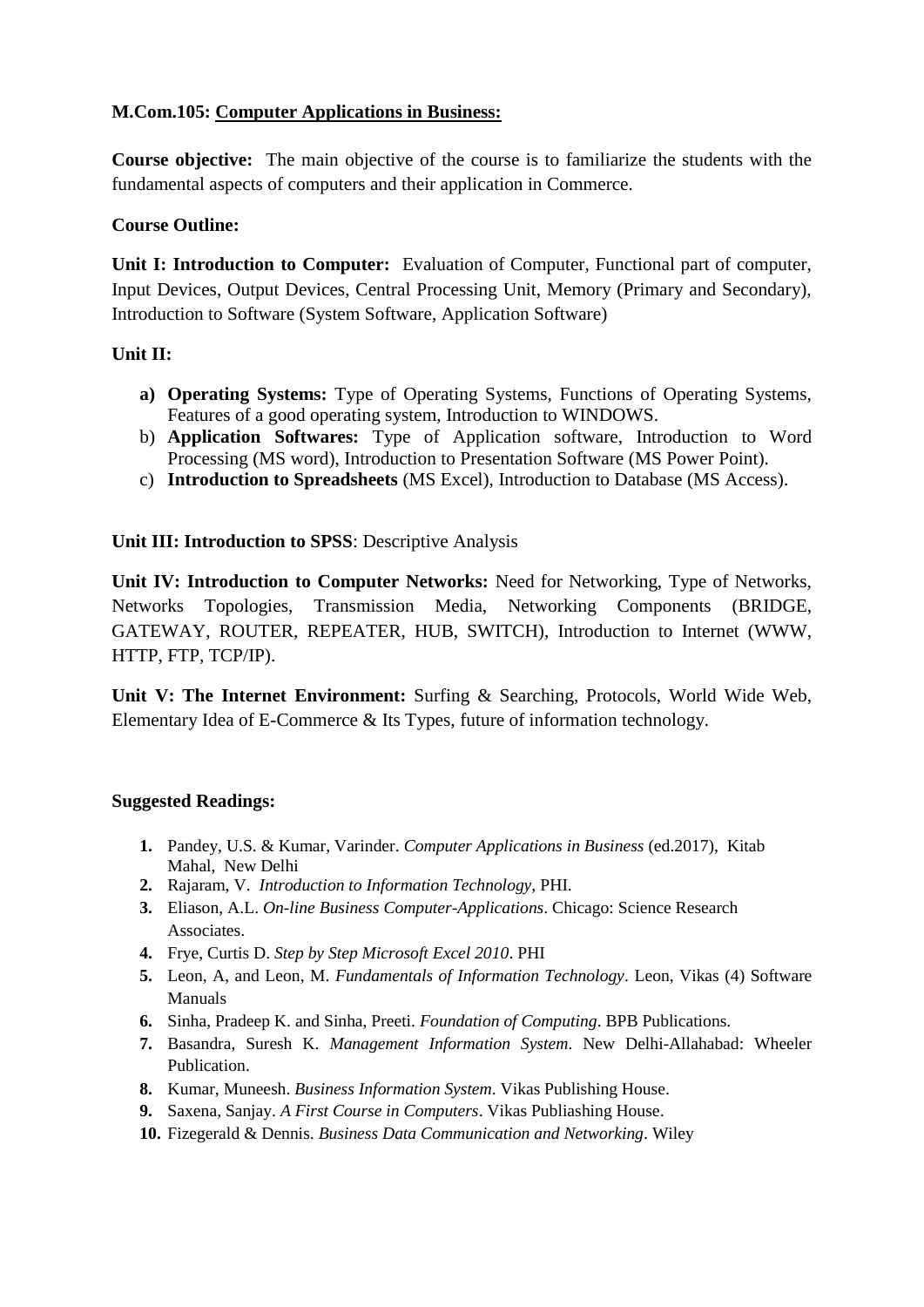## **M.Com.106: Business Communication:**

**Course Objective**: The objective of this course is to introduce students to the principles, processes and skills of communication, equip them with skills to critically analyze oral, written and multi-modal texts based on purpose, audience, message, organization and style.

## **Course Outline:**

**Unit I: Introduction:** Nature of communication; Myths about communication; Communication process and stages in communication cycle; Barriers to effective communication; Formal and informal communication; Communication channels; Choosing the means of communication, like letters, memos, reports, fax, e-mail, presentation, telephone and multimedia; Improving the communication; Verbal and non-verbal communication; Organisational culture; Communication and ethics.

**Unit II: Communication for Managers:** Importance of communication to managers; Internal and external audiences in the organization; Planning and creating business managers; Analysing the problem and defining the purpose; Analysing business communication situations; Adapting the message to the audience.

**Unit III: Written Communication:** Planning, writing and revising business document; Designing documents; Slides and screens; Polishing the writing; Editing for grammar and punctuation; Choosing the right word; Revising sentences and paragraphs, letters, memos, emails and web writing, informative and positive message, negative messages, persuasive messages; Reports: Types, characteristics of business reports, purpose of reports; Planning and techniques of writing a report.

**Unit IV: Recruitment and Employment Correspondence:** Researching job; Job application letter; Curriculum vitae/ resumes; Employment; Interview; References; Offers of employment; Job description; Letter of acceptance; Letter of resignation.

**Unit V: Interpersonal Communication:** Listening, working and writing in teams; Planning, conducting and recording; Meetings; making effective oral presentation; Overcoming stage fright; Telephonic communication; Conversation and discussion; Public speaking; Seminar presentation; Conference; Group discussion.

- 1. Raman and Singh, Business Communication, Oxford University Press, 2006, !2th impression
- 2. Business Communication Today, Bovee, Thill and Chaturvedi, Pearson Education, Ninth Edition
- 3. Deborah Britt Roebuck. Improving Business Communication Skills.
- 4. Lesikar and Flatley. Basic Business Communication. 11<sup>th</sup> Ed. New Delhi: Tata
- 5.McGraw-Hill Publishers 2008.
- 6. Locker, K.O., and Kaczmarek, S.K., Business Communication: Building Critical Skill,  $2<sup>nd</sup>$  ed., Tata McGraw-Hill, 2002.
- 7. Bovee, C.L., et al., Business Communication Today, Pearson Education, 200.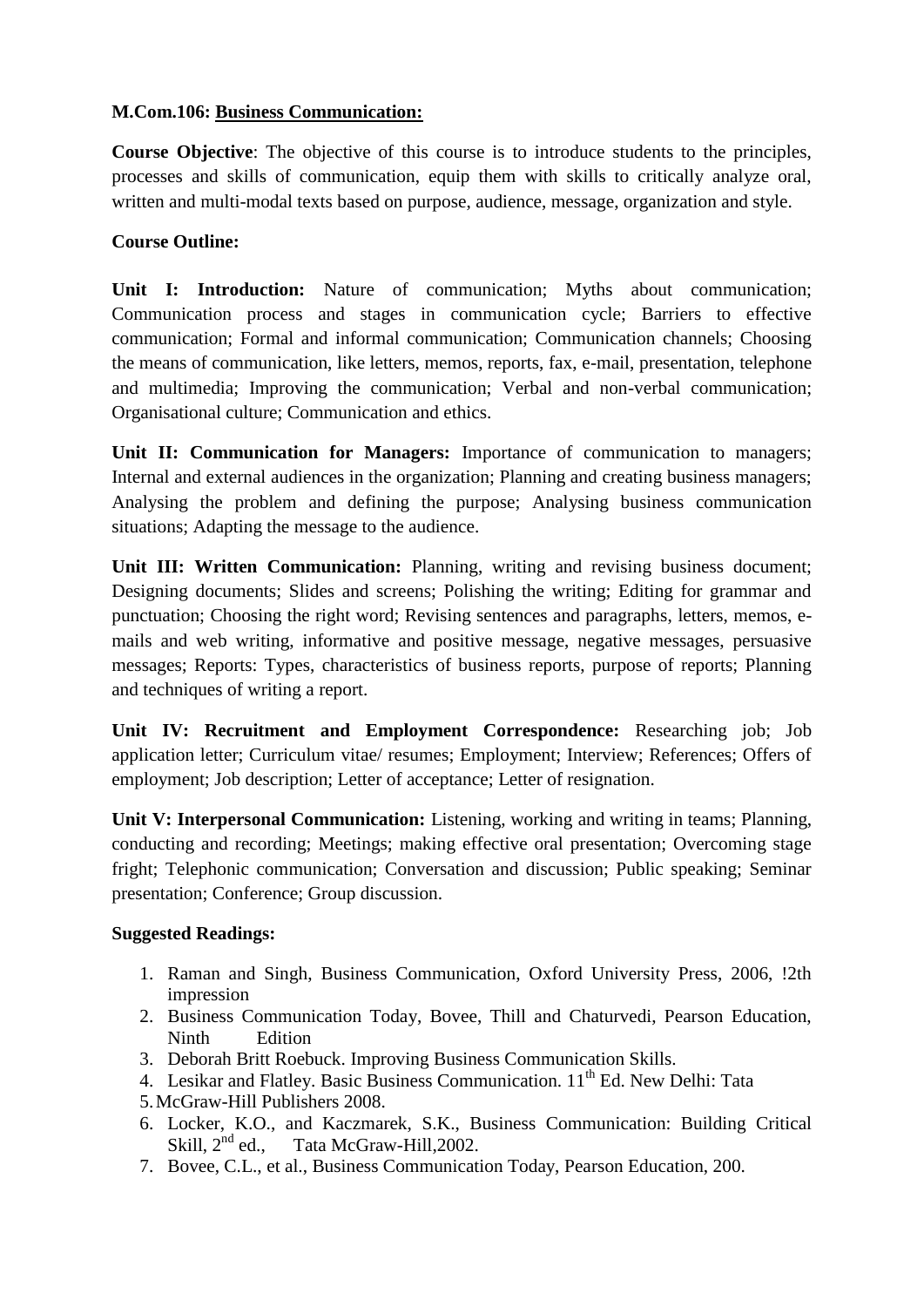## **Semester II**

## **M.Com.201: Financial Management:**

**Course objective:** To develop adequate level of knowledge of broad areas of financial decisions and also to introduce to the students the basic analytical techniques and methods of Financial Management of Organizations.

## **Course Outlines:**

**Unit I: Financial Management:** Nature, Objectives and Scope, Modern concept of finance, Financial Decision- Types of Financial Decisions, Role of Finance Manager, Risk Return Framework for Financial Decision Making, Time value of money.

## **Unit II:**

- a) **Cost of capital:** Concept of value, present value, basic valuation models.
- b) **Capital Structure:** Concept, Financial Leverage and its Impact on the Valuation of firm, Theories of Capital Structure- net income approach, operating income approach, miller – Modigliani approach, Determinants of Capital Structure.

**Unit III: Investment Decisions:** Nature and Kinds of Capital Budgeting, Techniques of Evaluating Capital Budgeting Decisions, Capital Budgeting Under Risk and Uncertainty, Analysis of Real Life Capital Budgeting Decisions- Some Case Studies.

### **Unit IV:**

- **a) Dividend Decisions:** Dividend and its form, Theories of Dividend Policy and their Impact on the Value of a Firm, Determinants of Dividend Policy.
- b) **Working Capital Management:** Meaning and Concepts of Working Capital. Estimating Working Capital Requirements. Management of Cash Receivables and Inventory.

**Unit V: Corporate Restructuring:** Merger and Acquisitions-Types, Sources of Takeover Gains, Valuation and Financing of Acquisitions, Analysis of some Case Studies**.** The Empirical Evidences on Theories and the Case Studies Relevant for above Topics are Required be Discussed**.**

#### **Note: Question paper will contain 50% Numerical questions and 50% Theoretical questions.**

- **1.** Van Horne James C.: Financial Management and Policy, Prentice Hall of India 12<sup>th</sup> Ed.208.
- **2.** Prashna Chandra: Financial Management. McGraw Hill.
- 3. Pandey, I.M: Financial Management.  $9<sup>th</sup>$  Ed. Vikas Publishing.
- 4. Khan and Jain: Financial Management. McGraw Hill.
- 5. Ross S.A., R.W: Westerfield and J. Jaffe, Corporate Finance, 7<sup>th</sup> Ed. McGraw Hill.
- 6. Brealey R.A. and S.C. Myers: Principles of Corporate Finance, McGraw Hill, 6<sup>th</sup> Ed.
- 7. V.Saran, Financial Management, PHI.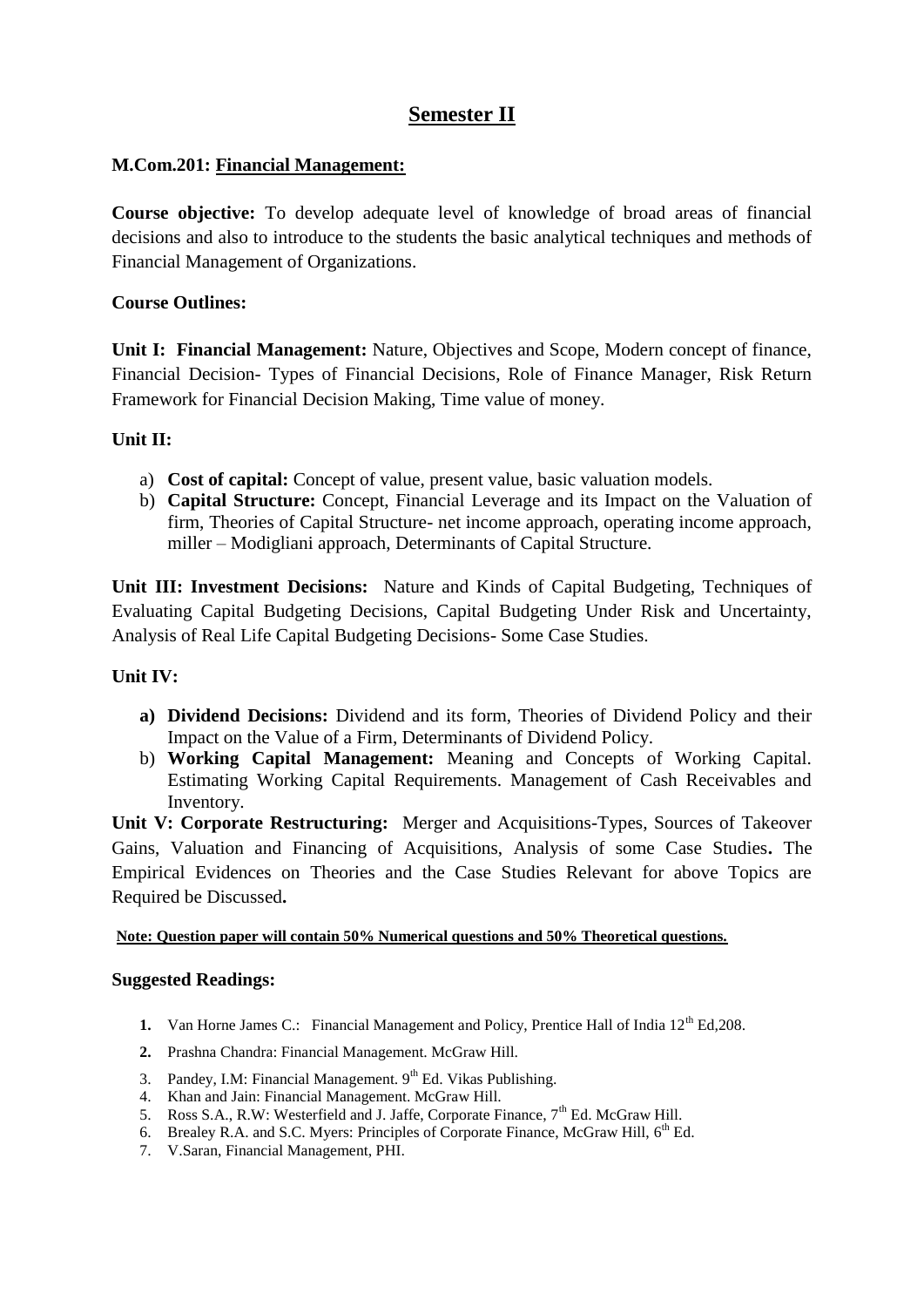## **M.Com.202: Marketing Management:**

**Course Objective:** The objective of this course is to facilitate understanding of the conceptual framework of marketing and its applications in decision making under various environmental constraints.

## **Course Outlines:**

## **Unit I:**

- a) **Marketing Concept:** marketing management; Nature and scope; Evolution of marketing; Selling vs marketing; CRM; Emerging role of marketing; Marketing mix.
- b) **Marketing Environment:** Concept; Need for study; Major elements and their impact on marketing decisions.

## **Unit II:**

- a) **Consumer Behaviour:** Consumer vs. organizational/industrial buyer; Their characteristics; Importance of understanding consumer behaviour; Determinants of consumer behaviour; Theories of consumer behaviour; Various buying roles in family; Types of buying behaviour; Consumer decision-making process in buying.
- b) **Market Segmentation:** Nature and importance of segmentation; Pre-requisites for effective segmentation; Bases of segmenting consumer markets; Market selection strategies; Positioning.

**Unit III: Product Decisions:** Concept of product; Classification of products; Product line and produt mix; Branding, packaging and labeling; Customer services; Development of new product; Product life cycle; The new product (Consumer); Adoption process.

### **Unit IV:**

- a) **Price Decisions:** Pricing as a marketing variable-its role and importance; Price vs. nonprice competition; Factors influencing price determination; Price setting in practice; Price policies and strategies.
- b) **Distribution Channels and Physical Distribution Decisions:** Why are marketing intermediaries used? Marketing channel functions; Selecting channels distribution; Determining the intensity of distribution; Channel management decisions- selection, motivation and evaluation of individual middlemen; Manufacturer- distribution relationship; Retailing and wholesaling; Logistics of distribution.

### **Unit V:**

- a) **Promotion Decisions:** Nature; Objectives and importance of promotion; Communication process; Promotion mix and methods; Advertising; Personal selling; Public Relations and Sales promotion.
- b) **Legal, Ethical and Social Aspects of Marketing:** Consumerism; Consumer protection measure in India; Recent Developments in consumer protection in India.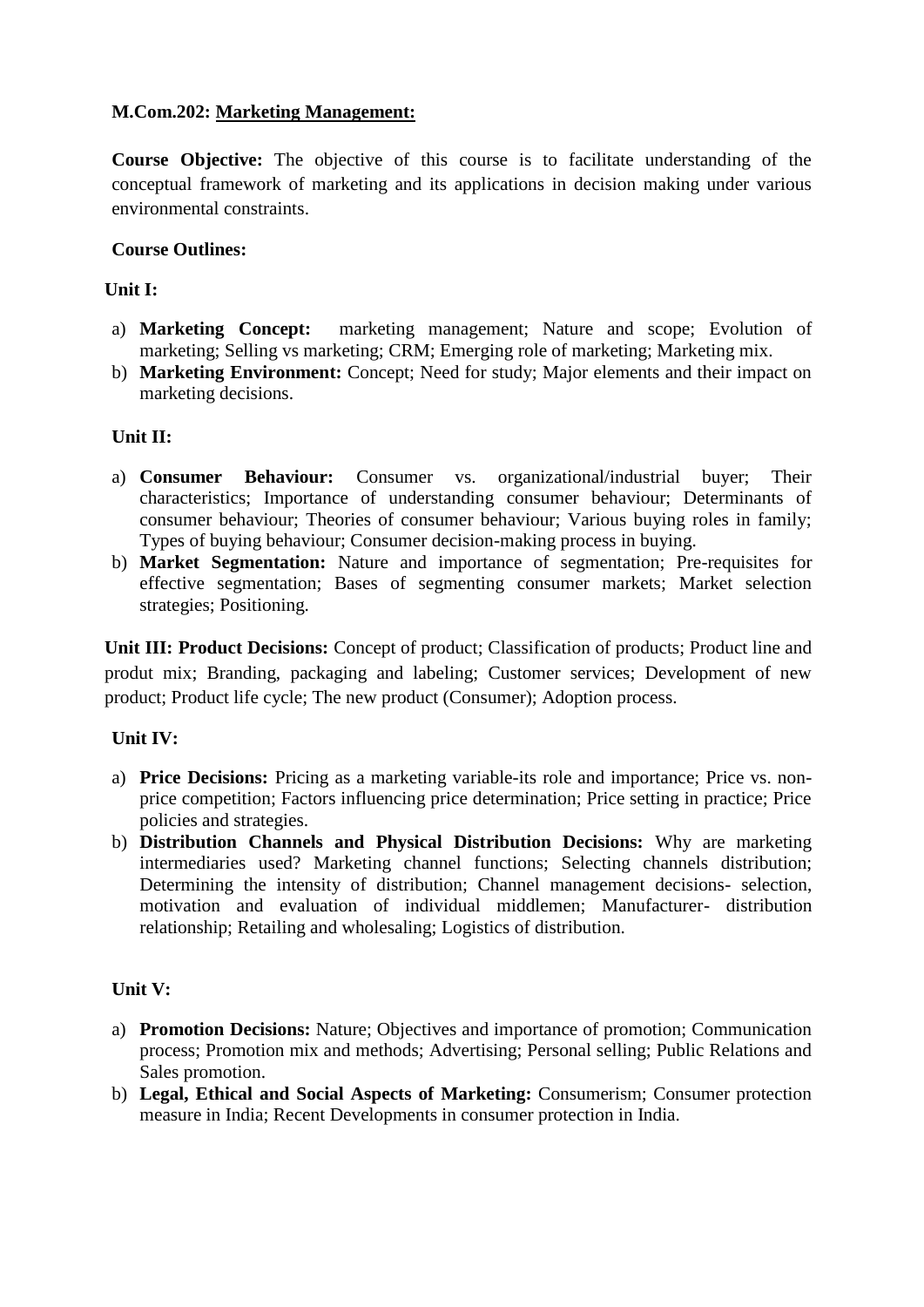- 1. Kotler Philip and Gray Armstrong: Principles of marketing, Prentice hall New Delhi.
- 2. Kotler Philip: Marketing Management-Analysis, Planning, Implementation and Control, Prentice hall New Delhi.
- 3. Ramaswami, V.S and Namakumari, S: Marketing Management Mac Millan India New Delhi.
- 4. Stanton, Shallian J. and Charles Futrell: Fundamentals of Marketing Mc Graw hill New York.
- 5. Rajan Saxena, Marketing Management, 3rd ed, Tata MCGraw Hill, New Delhi, 2009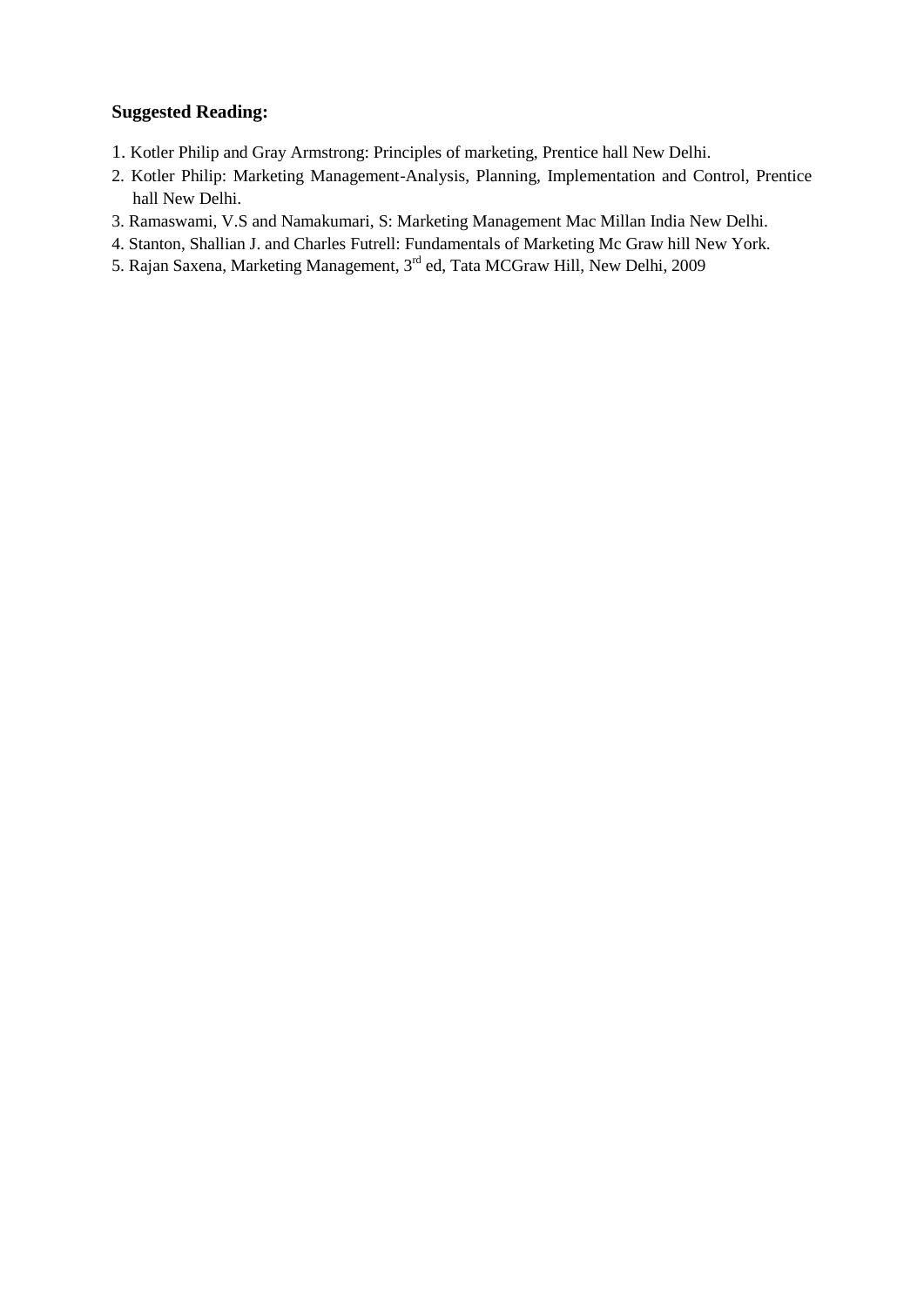## **M.Com.203: Human Resource Management:**

**Course Objective:** To enable students to understand procedures, processes and techniques applied in the management of Human Resource in an organization.

## **Course Outlines:**

**Unit I: Introduction to Human Resource Management:** Evolution of HRM , Objectives and functions of HRM , Role and responsibilities of HR Manager , Relevance of HRM , Systems approach to HRM

**Unit II: Acquisition of Human Resource Management:** Human Resource Planning: Purpose and process , Recruitment and selection: Sources of recruitment, stages in selection process , Placement, goals analysis: Job description and job specification.

**Unit III: Developing Human Resources:** Training and Development: Training needs, training methods, application of computers in training, developing effective training programmes, Concept of HRD, Management development programmes.

## **Unit IV:**

- 1. **Performance Appraisal:** Concept and objective of performance appraisal , Process of performance appraisal , Criteria for performance appraisal , Benefits of performance appraisal , Limitations and constraints , 360 degree performance appraisal , Promotiondegree, transfer air separation: Promotion, purpose, principles and types; Transfer: Reasons, principles and types; Separation: Lay-off, resignation, dismissal, retrenchment, voluntary**,** retirement scheme.
- 2. **Motivating Human Resources:** Motivation at work, major motivation theory: An overview, Participative management, Compensation Management, Incentives: Concepts, types of incentives; Incentives schemes in Indian industries; Fringe benefits, Discipline and employees' grievance redressal.

### **Unit V:**

- a) **Individual Behaviour:** Attitude, perception, learning, values.
- b) **Group Processes:** Group dynamics, power, policies, organizational culture and climate. Forms of groups.

- 1. Dessier, Gary and Biju Varkkey, Human Resource Management,  $11<sup>th</sup>$  ed., Pearson Education, New Delhi, 2009.
- 2. Gomez-Meija, et al., Managing Human Resources,  $3<sup>rd</sup>$  ed. Pearson Education.
- 3. Ivancevich, Human Resource Management, Tata McGraw-Hill.
- 4. David S. Decenzo and Stephen P. Robbins, Personal/ Human Resource Management, 3<sup>rd</sup> ed., Prentice Hall of India, New Delhi, 2006
- 5. Biswajeet Pattanayak, Managing Human Resources, 3<sup>rd</sup> ed., Prentice Hall of India, New Delhi.
- 6. K. Aswathappa, Human Resource and Personnel Management, Tata McGraw-Hill.
- 7. RS Dwivedi, Managing Human Resources in Indian Enterprises, Galgotia Publishing Co., New Delhi, Latest ed.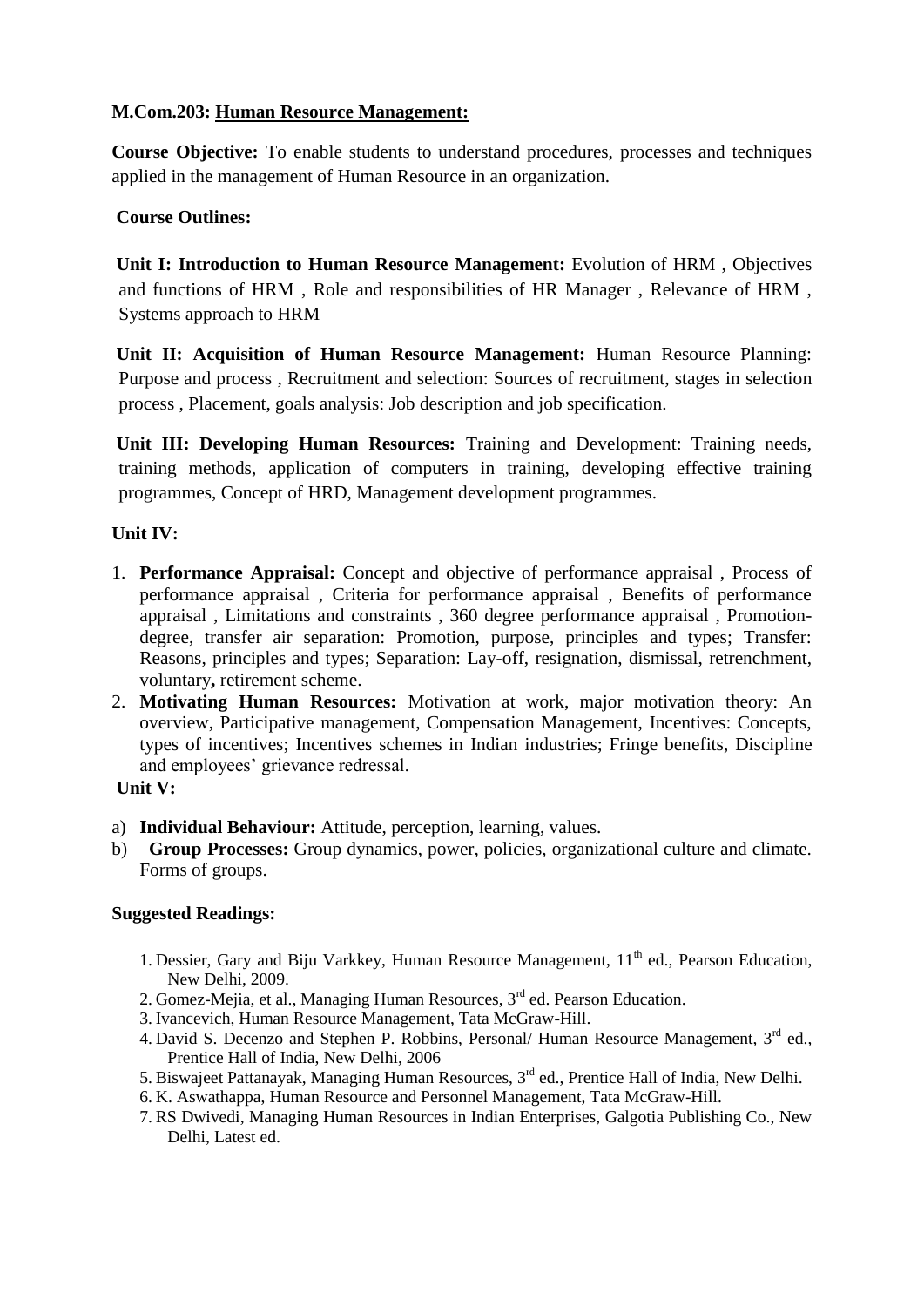## **M.Com.204: Research Methods & Statistics**

**Course Objective:** The objective of this course is to help students design and carry out research, as well as, the application of statistical tools and techniques for decision making.

## **Course Outline:**

**Unit I: (a) Business research**: purpose, steps, objectives, preliminary research.

**(b) Research design**: preparing a blue print, establishing hypotheses, process. Sources of data.

Unit II: Developing research instruments: questionnaires and scales- types, preparation, standardisation.

**Unit III:** (a) Sampling methods & techniques: Probability and non- probability methods, random, non random techniques, stratification, focus group.

**(b) Probability**: Progressions and elements of set theories. Calculation of simple and compound Probabilities.

**Unit IV: (a) Analysis of Time Series**: Meaning and components, Measurement of Trend.

**(b) Linear regression:** equations, coefficients, introduction to multiple regression analyses.

**Unit V: Testing Hypotheses**: Test of significance Application of 'T' and 'F' Tests. Analysis of variance (ANOVA). Coefficient of Association and contingency,  $X^2$  Test

## **Note: Question paper will contain 50% Numerical questions and 50% Theoretical questions.**

- 1. Wiliam G Zikmud ,Business Research Methods, Cengage Learning 2008
- 2. Uma Sekaran, Research Methods for Business Wiley India 2007.
- 3. Paneerselvam, Research Methodology, Prentice Hall of India 2009.
- 4. Aaker, D. A., Kumar, V., & Day, G. S. (2008). Marketing research. John Wiley & Sons.
- 5. Boyd, H. W., Westfall, R. L., & Stasch, S. F. (1977). Marketing research: text and cases. McGraw-Hill/Irwin.
- 6. Dash, M., & Malhotra, N. K. (2016). Marketing Research an Applied Orientation. Indian Institute of Management Lucknow.
- 7. Donald R.Cooper, Pamela S.Schindler, Business Research Methods, Tata McGraw Hill Publishing 2009.
- 8. Bhardwaj, R. S. (2009). Business statistics. Excel Books India.
- 9. Gupta, S. P., & Gupta, M. P. (1979). Business statistics. S. Chand, New Delhi.
- 10. Hooda, R. P. (1994). Statistics for business and economics. Vikas Publishing House.Business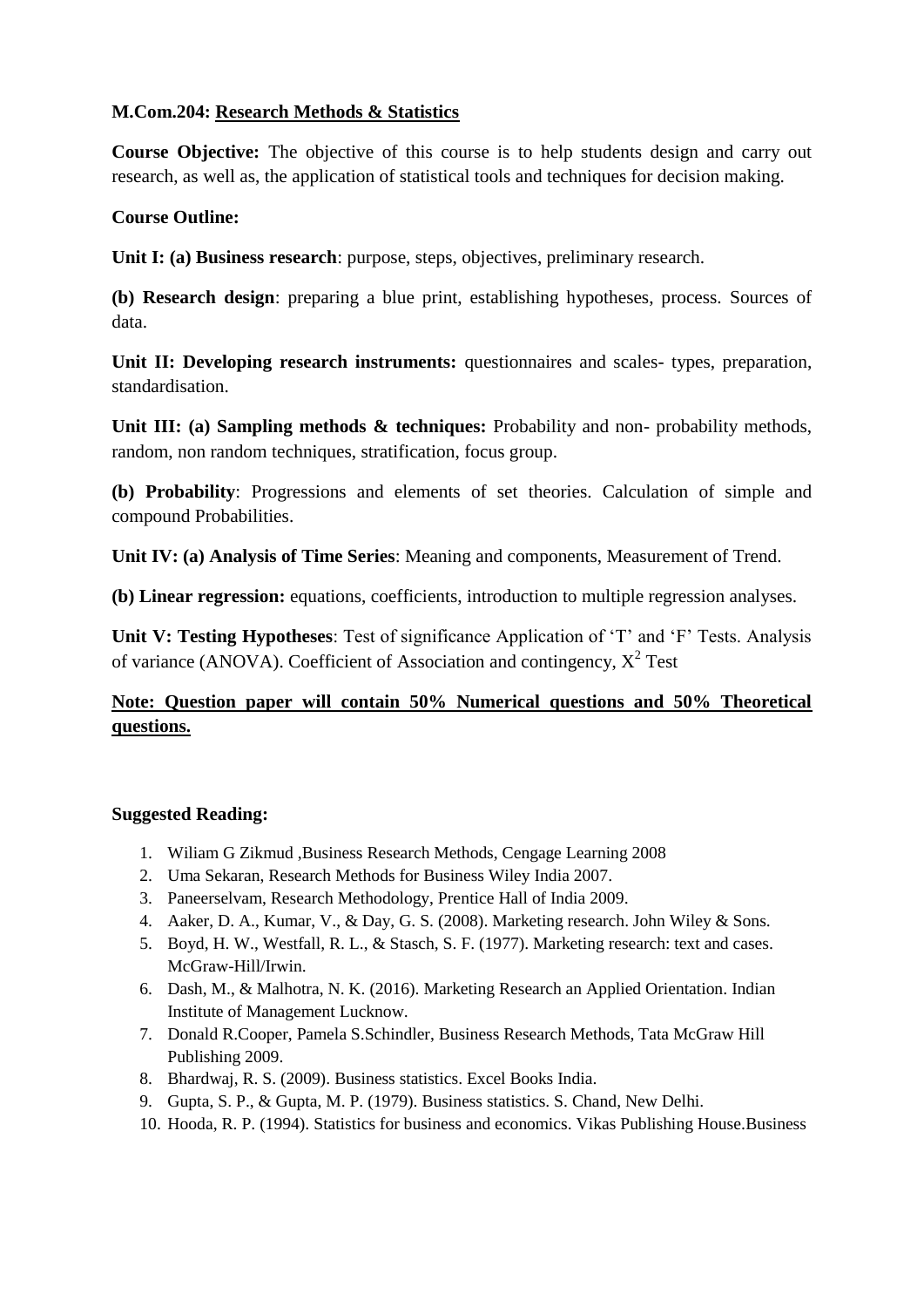## **M.Com.205: Management Accounting**

**Course objective**: The objective of this course is to impart knowledge of various accounting tools and techniques useful for business decision making.

## **Course Outline:**

**Unit I: (a) Management Accounting:** Concept, Importance, Nature and Functions, Financial vs Management Accounting, Cost vs Management Accounting, Role of Management Accountant.

**(b)Basic Concepts of Costing:** Basic Cost Terms and Concepts, Type and Elements of Cost, Cost Allocation- Absorption Costing, Marginal Costing, Activity Based Costing.

**Unit II: Financial Statement Analysis:** Trend Analysis, Ratio Analysis, Preparation and Analysis of Fund Flow Statement and Cash Flow Statement (Revised AS).

## **Unit III: (a) Use of Marginal Costing in Decision Making.**

**(b) Cost Volume Profit (CVP) Analysis:** Contribution Margin, Break-Even Analysis, Profit Volume (P/V) Analysis, Multiple Product Analysis, Optimal Use of Limited Resources.

**Unit IV: Budget and Budgetary Control:** Preparation of Different Types of Budgets, Fixed Versus Flexible Budgets.

**Unit V: (a) Standard Costing:** Concept, Advantage, Types of Standards, Variance Analysis-Material, Labour, Overheads, Managerial Use of Variances.

 **(b) Responsibility Accounting:** Concept of Responsibility Accounting, Responsibility Central-Cost Centre, Revenue Centre, Profit Centre, Investment Centre.

## **Note: Question paper will contain 50% Numerical questions and 50% Theoretical questions.**

- 1. Horngreen : Management Accounting. PHI
- 2.Homgreen Charies T., and Gary L. Sundem and Shalliam O. Stration, Introduction to Management Accounting, Prentice Hall of In dia, 2006.
- 3. Dury Colin, Management and Cost Accounting, Thomson Learning, 2001.
- 4. Jawahar Lal, Advanced Management Accounting, Text Problems and Cases, S. Chand & Co., New Delhi, 2009.
- 5. S.N. Maheswari: Management Accounting.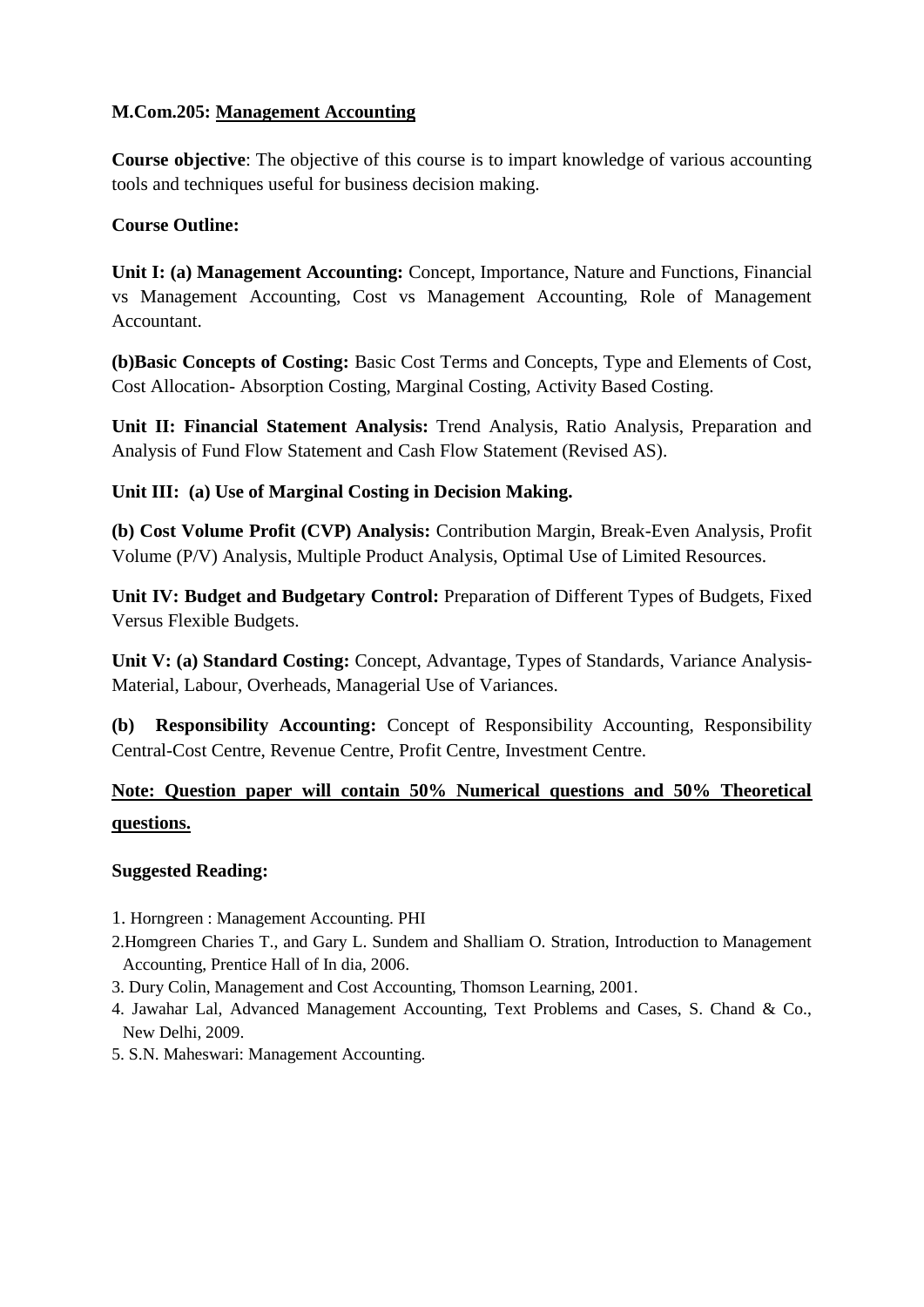## **M.Com.206: Legal Aspects of Business:**

**Course Objective:** The objective of this course is to help students become familiar with the relevant provisions of various laws influencing business.

**Unit I: Company Act; Selected Aspects:** Nature, kinds of companies, formulation of company; Company management, powers, functions and duties and liabilities of directors, managerial compensation, oppression and mismanagement.

**Company Meetings;** Types of meetings, resolutions, winding up.

**Unit II: The Consumer Protection Act, 1986:** Basic Concepts: Complaint, complainant, consumer, rights of consumer, consumer forums, their role, powers and functions, procedure for consumer grievance redressel, major decided cases.

**Unit III: The Competition Act, 2002:** Basic concepts, powers of central government under the competition act, major provisions of the competition act: Role and working of competition commission of India.

Unit **IV:** Information Technology Act, major provisions.

**Unit V: Right to Information Act (RTI)** .major provisions

- 1. Avtar Singh, Principles of Mercantile Law, 7<sup>th</sup> ed., Eastern Book Company, Lucknow
- 2. M.C. Kuchhal, Business Law,  $6<sup>th</sup>$  ed., Vikas publishing House, New Delhi
- 3. Ravindra Kumar, Legal Aspects of Business, Cengage learning, New Delhi, 2009
- 4. Avtar Singh, Consumer Protection Law, Eastern Book Co., Lucknow, 2006
- 5. M.C. Kuchhal, Indian Company Law, Shree Mahabir Book Depot, Delhi, 2008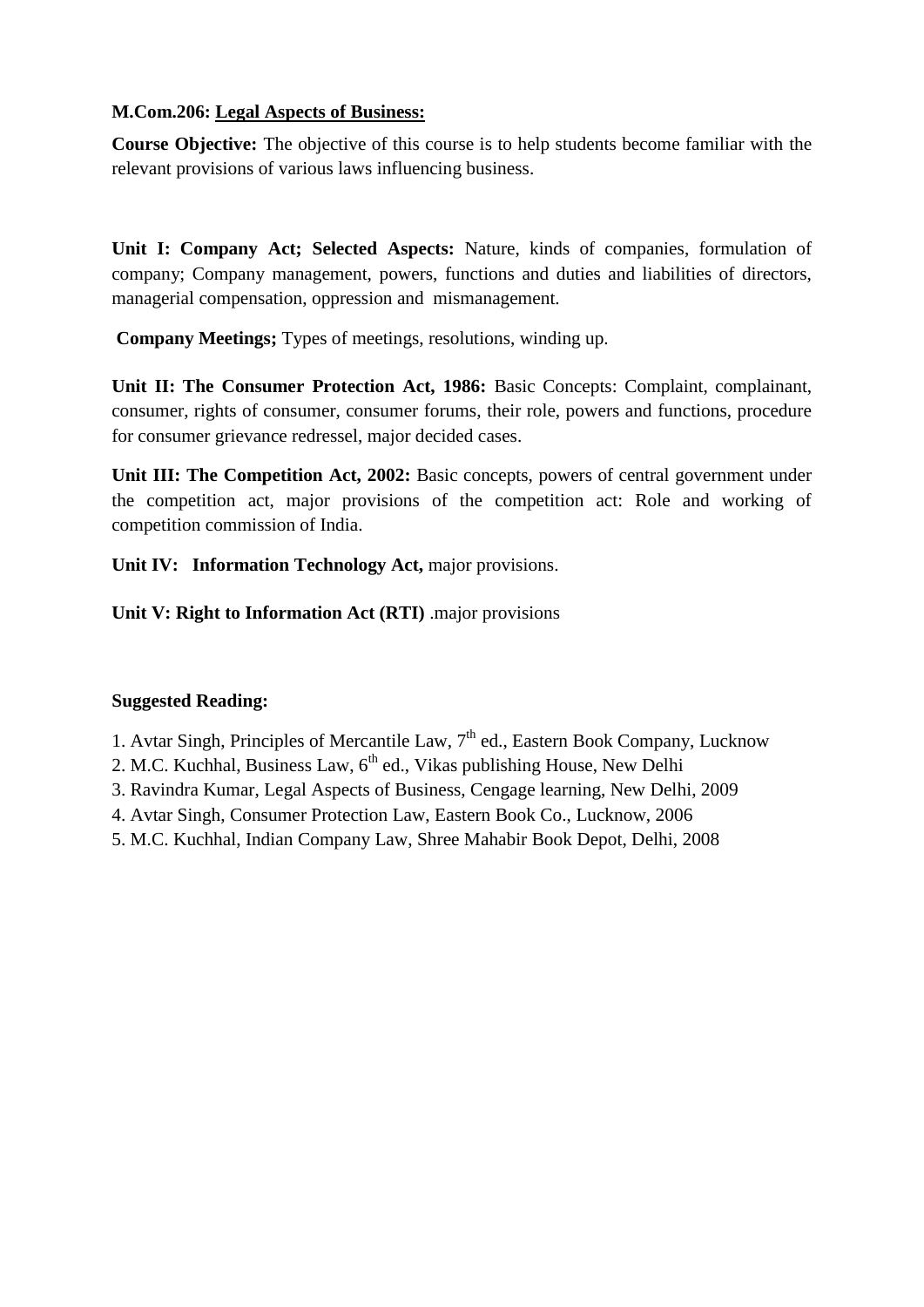## **M. Com 207: Organizational Design, Development & Change (Self Study Course):**

**Course Objective:** The objective of this course is to help the students become familiar with the different aspects of organizational design, development & change.

**Unit I: Understanding Organisations:** Approaches to Understanding Organisations, Types of Organisations.

**Unit II: Organisational Design:** Principles of Organisational Designs, Forms of Organisational Design.

**Unit III: Work Organisation**: Analysing & Organising Work, New Forms of Organisation, Emerging Issues of Work Organisation and Quality of Working Life.

**Unit IV: Organisation Analysis**: Organisational Diagnosis, Tools and Techniques, Questionnaire as a Diagnostic Tool, Interview as a Diagnostic Tool, Workshops, Task Forces and Other Methods.

**Unit V: Organisational Development and Change**: Organisational Development, Alternative Interventions, Skills of Change Agents, Follow up and Consolidations, Institution Building.

- 1. Kavita Singh Organisation Change and Development
- 2. M.N. Mishra Organisational Behaviour through Indian Philosophy
- 3. Pattanayak & Ravishanker Organisational Development Skills for Competitive Edge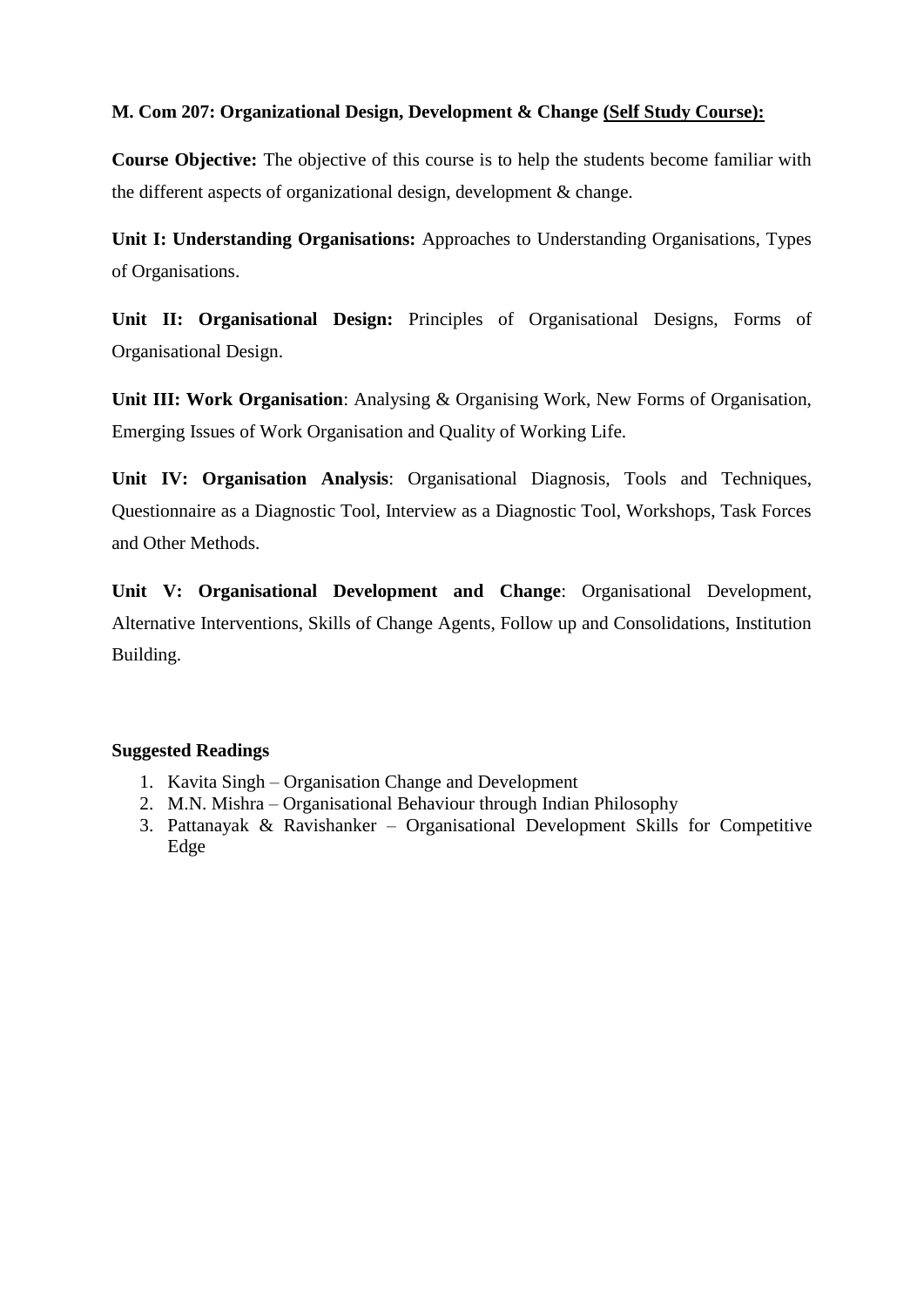## **Semester III**

#### **M.Com.301: International Business**

**Course Objective:** The objective of this course is to acquaint students with the theoretical framework of international business and the impact of its environmental dynamics on the international business operations of a firm.

#### **Course Outline:**

**Unit I: International Business**: Meaning, Concept, Importance and Scope of international business, Environment analysis; Geographical, Socio-cultural, Political and legal. Theoretical Foundations of International Business: Theories of International trade, Gains from international trade; Balance of payments analysis.

**Unit II: International Economic Environment:** International economic institutions and agreement; WTO, IMF, IFC, World Bank.

**Unit III: (a) Regional Economic Co- Operation:** Forms of regional groupings; Integration efforts among countries in Europe, North America, and Asia.

**(b) International Financial Environment:** International financial system and institution; Foreign exchange markets and risk management; Foreign investments types and flows; Foreign investment in Indian perspective.

**Unit IV: (a) Organisational Structure for International Business Operations:** Key issues involved in making international production, finance and human resource decisions; International business negotiations.

**(b) Developments and Issues in International business:** Outsourcing and its potentials for India; strategic alliances, mergers and acquisitions; Role of IT in international business; international business and ecological considerations.

Unit V: (a) Foreign trade promotion measures and organizations in India; special economic zones (SEZs) and 100% export oriented units (EOUs); measures for promoting foreign investments into and from Indian; Indian joint ventures and acquisitions abroad.

**(b)** Financing of foreign trade and payments terms.

#### **Suggested Reading:**

1. Adhikari Manab: Global Business Management Mac Millan New Delhi.

2. Black and Sundaram: International Business Environment prentice hall New Delhi.

3. Sodersten, B.O: International Economics Mac Milllan Landon.

4. Tayeb, Monis H: The Global Business Environment-An Introduction sage publication New Delhi

5. Charles, W.L. Hill and Arun K. Jain, International Business, Tata McGraw- Hill, New Delhi, 2008

6. Johnson, Derbe, and Colin Turner, Inrernational Business- Themes and Issues in the Modern Global Economy, London: Roultedge, 2003

7. Cherunilam, Francis, International Business: Text and Cases, Prentice-Hall of IndiaLtd., 2004

8. Justin, Paul, International Business, Prentice- Hall of India Ltd., 2003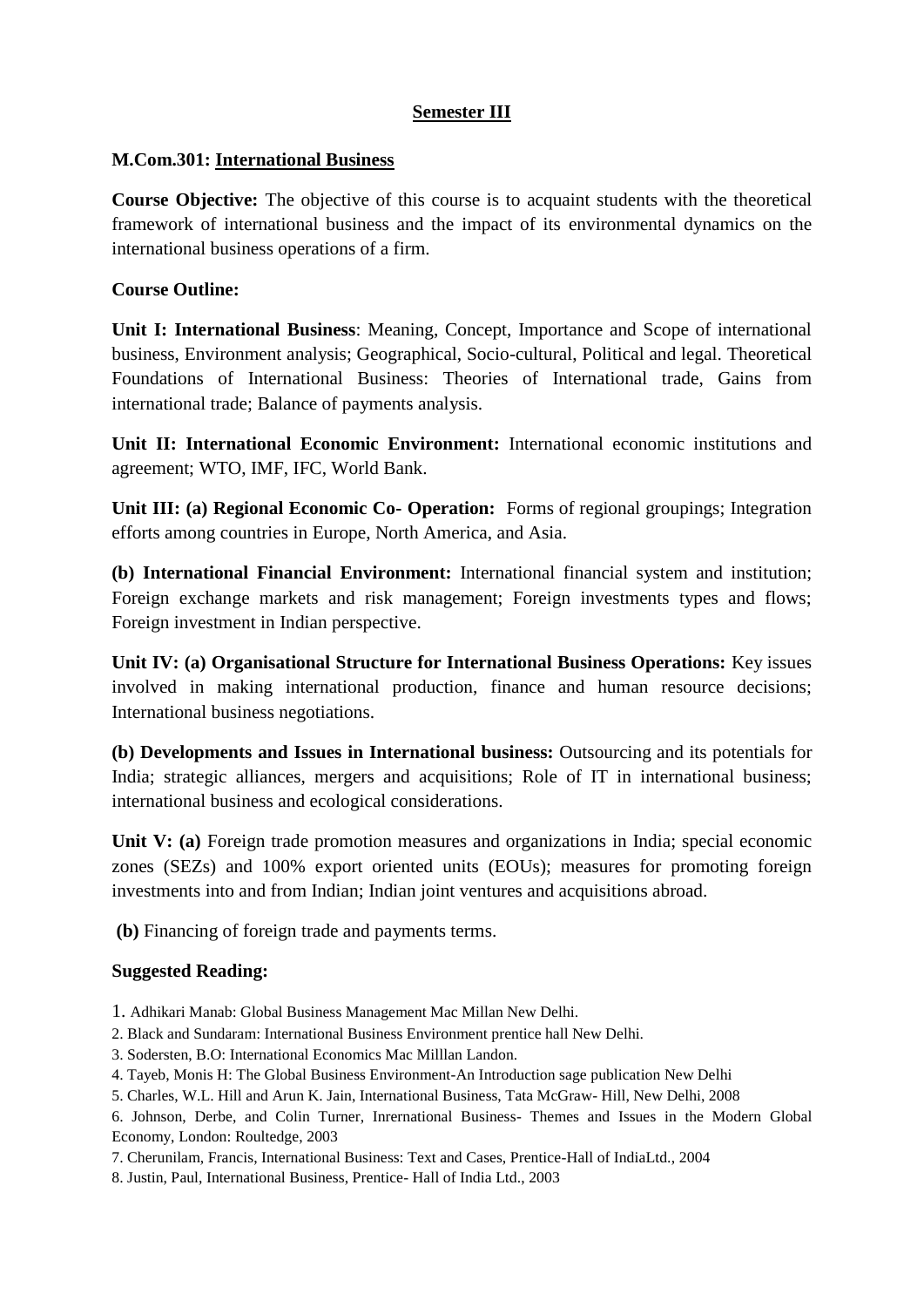## **M.Com.302: Management of Financial Services:**

**Course objective:** The objective of the course is to help the students understand the role of financial services in project management and also equip them with skills required to handle the problems of financial markets and services.

## **Course Outline:**

**Unit I: Financial Services:** Meaning and Concepts, Need for Financial Services, Various Types of Financial Services, Fund Based and Non Fund Based, Characteristics and Role of Financial Intermediaries.

**Unit II: (a) Depository Institutions and Financial Services:** Commercial Banks and their Changing Role, Functioning of banks, Financial Services and Banking System.

**(b) Non Depository Institutions:** Finance Companies and Mutual Funds and Pension Funds-A Financial Services and their Role.

**Unit III : Merchant Banking and Venture Capital:** The Concept of Merchant banking Services of Merchant Bankers, Merchant Banking in India- Rules and Regulations Management of Capital Issues, Fixed Deposits and Debenture Issues, Venture Capital- The Concept and Characteristics, Growth of Venture Capital Services in India.

**Unit IV: (a) Leasing:** Concept, Types, Legal and Tax Aspects, Hire- Purchase, Lease Structuring.

**(b) Factoring:** Concept and Characteristics, Types of Factoring, Factoring in India, Factoring and Bill Rediscounting.

**(c) Forfeiting:** Meaning and Mechanism of Forfeiting.

**Unit V: Credit Rating Services:** Concept and Types, Function of Credit Rating Agencies, Credit Rating Agencies in India.

- 1. Bhole L.M.: Financial Institutions and Markets, 4<sup>th</sup> ed., McGraw Hill Co. New Delhi, 2008
- 2. Anthony Saunders, Financial Markets and Institutions,  $4<sup>th</sup>$  ed., McGraw Hill Publishing Comapany, New Delhi.
- 3. Khan M.Y: Financial Services, 4<sup>th</sup> ed., McGraw Hill, New Delhi, 2008
- 4. K Sasidharan, Fiancial services and System (2008), McGraw Hill Publishing Company, New Delhi.
- 5. Clifford Gomez, Financial Markets, Institutions and Financial Services, Prentice Hall of India, 2008.
- 6.Anthony Saunders, Financial Institutions Management- A Risk management Approach, 6<sup>th</sup> ed., McGraw Hill Publishing Comapany New Delhi
- 7. M.Y. Khan Indian Financial System, 6<sup>th</sup> ed., McGraw Hill Publishing Company, New Delhi, 2008.
- 8. Sharma, management of Financial Institutions: With Emphasis on Bank and Risk Management, Prentice Hall of India, New Delhi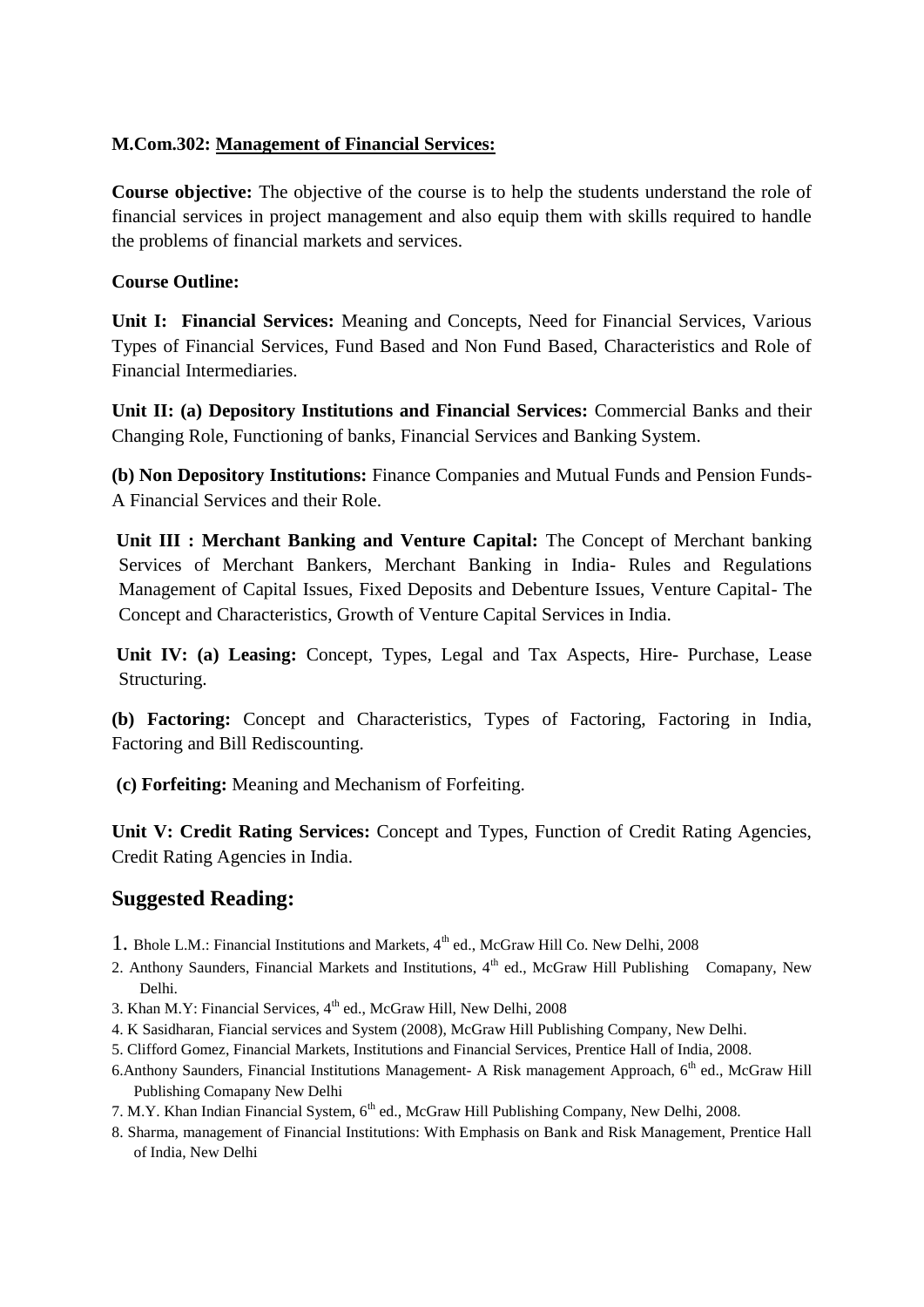## **M.Com.303: Income Tax Laws and Practice:**

**Course Objective:** The purpose of this course is to enable the student to understand the tax liabilities under the Acts, as well as, be able to file returns.

### **Course Outline:**

**Unit I: Introduction:** Basic concepts, Residential Status, Exempted Income.

**Unit II:** Various heads of Income and Computation of Income under different heads of Income

**Unit III:** Deduction from gross total income, Rules of set off and carry forward of loses, clubbing of income, tax authorities, various types of Assessment.

**Unit IV:** Assessment and computation of Income of Individuals, Firms and Company.

**Unit V:** Appeal and Revision, Payment of Advance Tax, Deduction at source and Tax Planning.

## **Note: Question paper will contain 50% Numerical questions and 50% Theoretical questions.**

- 1. Ahuja Girish: Direct Tax Laws and Practice
- 2. Singhania: Direct Tax Laws and Practice
- 3. Mehrotra, H.C: Direct Tax Laws and Practice
- 4. Aggarwal, B.K: Direct Tax Laws and Practice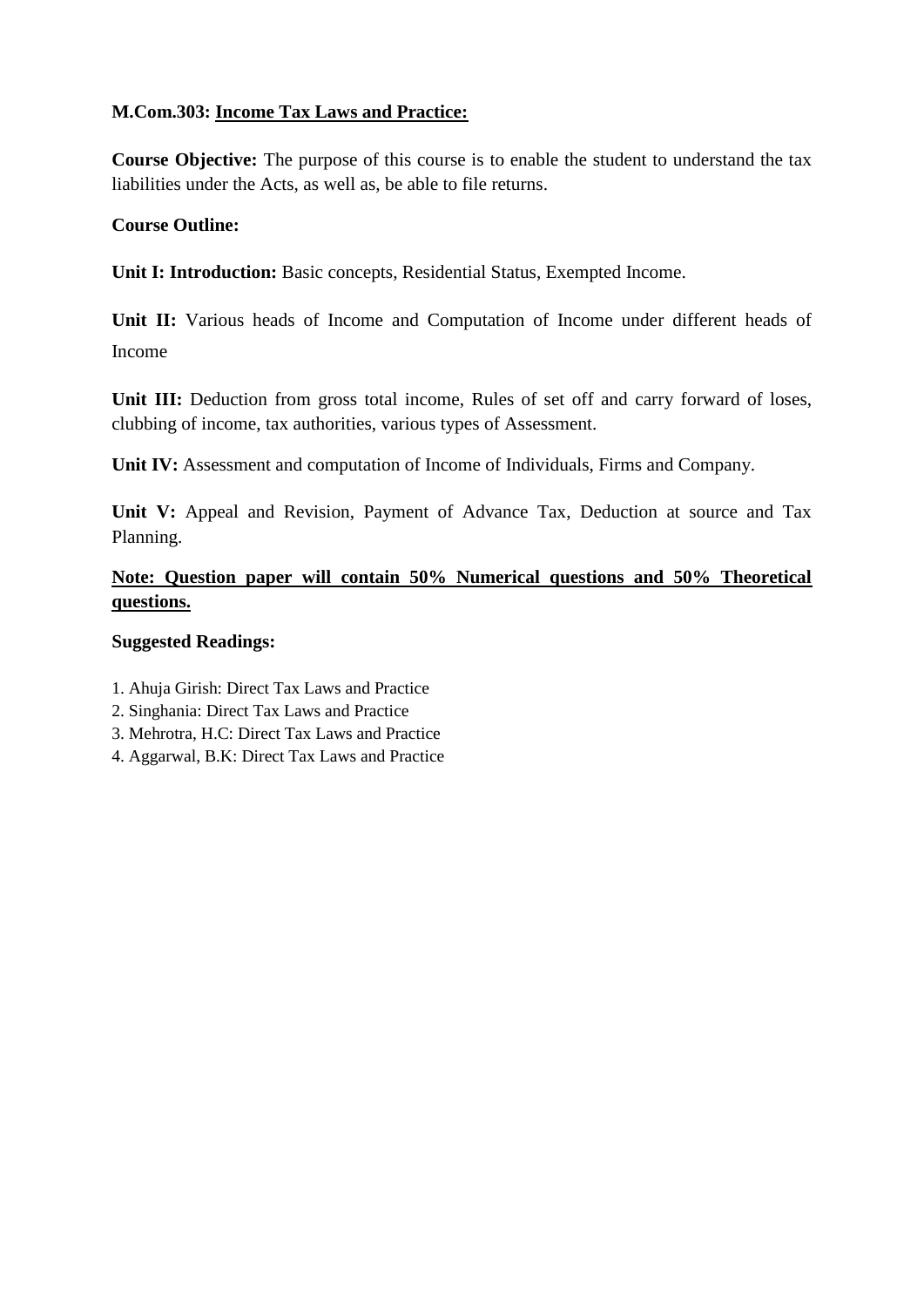#### **Elective Group:**

The students have to opt one whole group as a major course and one paper from another group as a minor course

#### **Group A: Finance:**

#### **M.Com.304: Financial Markets and Institutions:**

**Course objective:** The main objective of the course is to provide a sound information and knowledge of broad framework of Financial Systems and its constituents.

#### **Course Outline:**

**Unit I: (a) Financial Markets:** Nature, Functions and Efficiency, Financial System and Economic Development, Flow of Funds in Indian Economy, An Overview of Indian Financial System.

**(b) Money Market:** Organization, Instruments, Functioning and its Regulations and Recent Developments, RBI.

**(c) Capital Market:** Structure of Capital Market in India**-**Primary and Secondary Markets, NSC, OTCEI, SEBI and its Role as Regulator.

**Unit II: Financial Institutions:** Functions and working of IDBI, IFCI, ICICI, NABARD, SIDBI and SFCs.

#### **Unit III: Management of Banking and Other Institutions:**

**(a) Depository Institutions:** Commercial Banks and Industrial Finance, Bank Credit, Performance of Indian Banking, Regulatory Aspect of Banking.

**(b) Non Depository Institutions:** Mutual Funds, Measuring Performance of Mutual Funds, Functioning and Regulatory Aspects, Working and Regulatory Framework of UTI, LIC and GIC.

**Unit IV: Financial Instruments:** Equity Shares, New Issue Market and Secondary Market-The Allocative and Operational Efficiency, Preference Shares, Private Placement-Channels, Debentures and Other Fixed Income Securities, Engineered Financial and Monetary Instruments.

**Unit V: Foreign Capital:** Foreign Capital as a Source of Finance, Place of Foreign Capital in the Overall Framework of Indian Financial System, The Regulatory Framework and NRI Investments.

- 1. Kohn Meir Financial Institutions and Markets, Oxford University Press 2<sup>nd</sup> Edition 2007.
- 2. Madura Jeff: Financial Markets and Institutions, South Western Cengage Learning, 8<sup>th</sup> Edition 2008.
- 3. Mishkin, Fredrick S. and Stanley G. Eakins: Financial Markets Institutions, Pearson Education Ltd., 6<sup>th</sup> Edition.
- 4. Reserve Bank of India: Report on Currency & Finance.
- 5. Bhole L.M.: Financial Institutions and Markets, 4<sup>th</sup> ed., McGraw Hill Co. New Delhi, 2008
- 6. Khan M.Y: Financial Services,  $4<sup>th</sup>$  ed., McGraw Hill, New Delhi, 2008
- 7. M.Y. Khan Indian Financial System, 6th ed., McGraw Hill Publishing Company, New Delhi, 2008.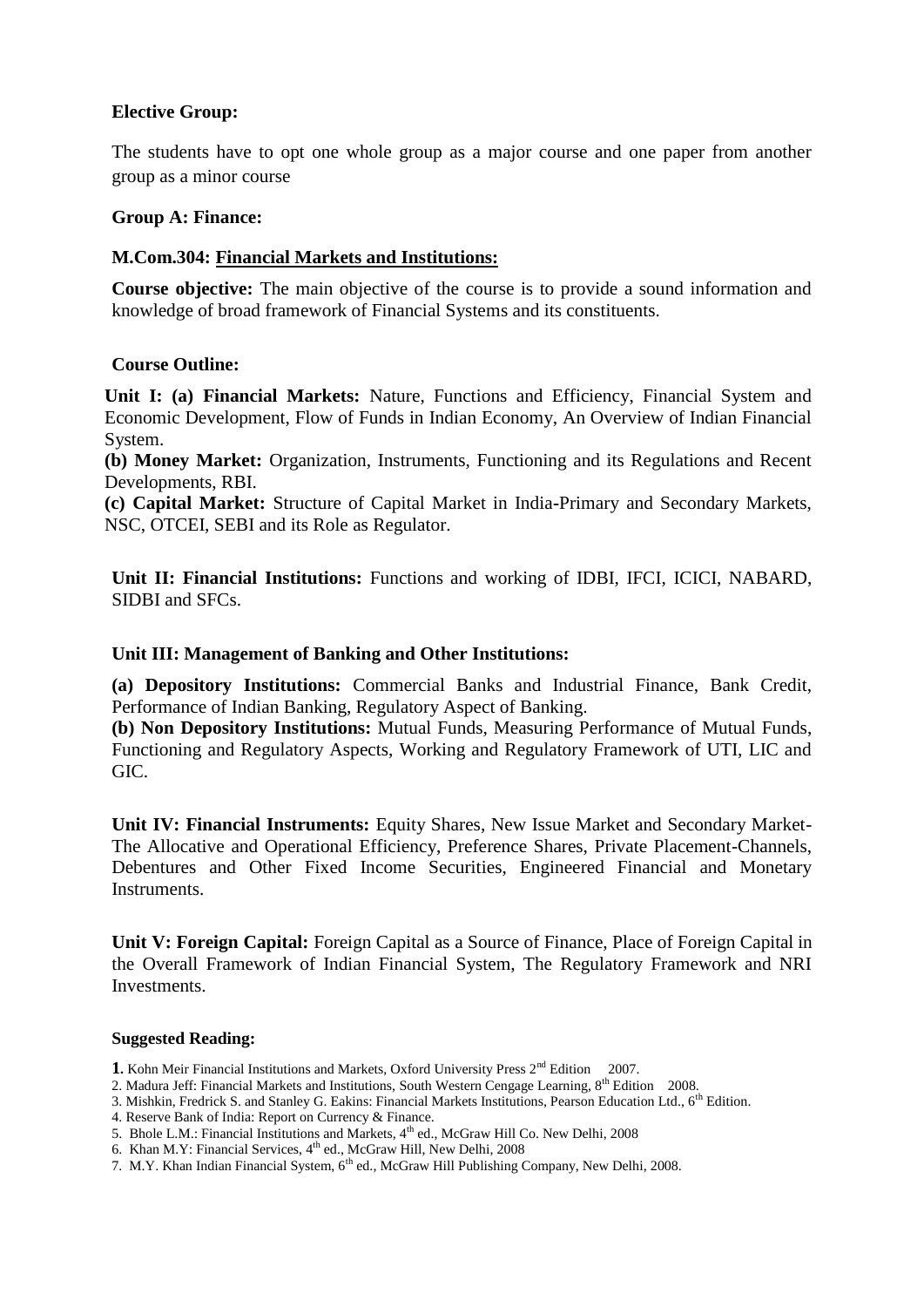## **M.Com.305: Security Analysis and Portfolio Management:**

**Course Objective:** Security Analysis & Portfolio Management, as an academic discipline, is constantly changing and stimulating. The man objective of the paper is to explain the investment decision making and investment process. It focuses on the investment analysis.

## **Course Outline:**

**Unit I: Securities and Risk and Return:** Meaning, nature and types of securities, concept of portfolio management, Measurement of return, meaning of risk, types of risk-systematic and unsystematic risk, Basic valuation models (with numerical).

**Unit II: Fundamental Analysis:** Economic Company and industry analysis. Technical analysis and random walk hypothesis, efficient market hypothesis.

**Unit III:** Valuation of Shares, Debentures and Preference Shares

**Unit IV:** Concepts of portfolio diversification and its effects, Theories of Portfolio: Capital asset pricing model, arbitrary pricing model.

### **Unit V: Portfolio Performance Evaluation and Revision**

## **Note: Question paper will contain 50% Numerical questions and 50% Theoretical questions.**

- 1.Fisher & Jordon: Security Analysis and Portfolio Management
- 2. Jack clark Francis: Management of Investments Mc Graw hill.
- 3. Markowitz: Portfolio Selection yale University Press, yale.
- 4. Boltem: Security analysis and Portfolio Management.
- 5. Jones Tuttle, Healton: Essentials of Modern Investments.
- 6. Prasannachandra, International management Tat McGraw Hill New Delhi.
- 7. Avdhani, V.A, Investment and Security Market in India, Himalaya Publishing house, 3<sup>rd</sup> Edition.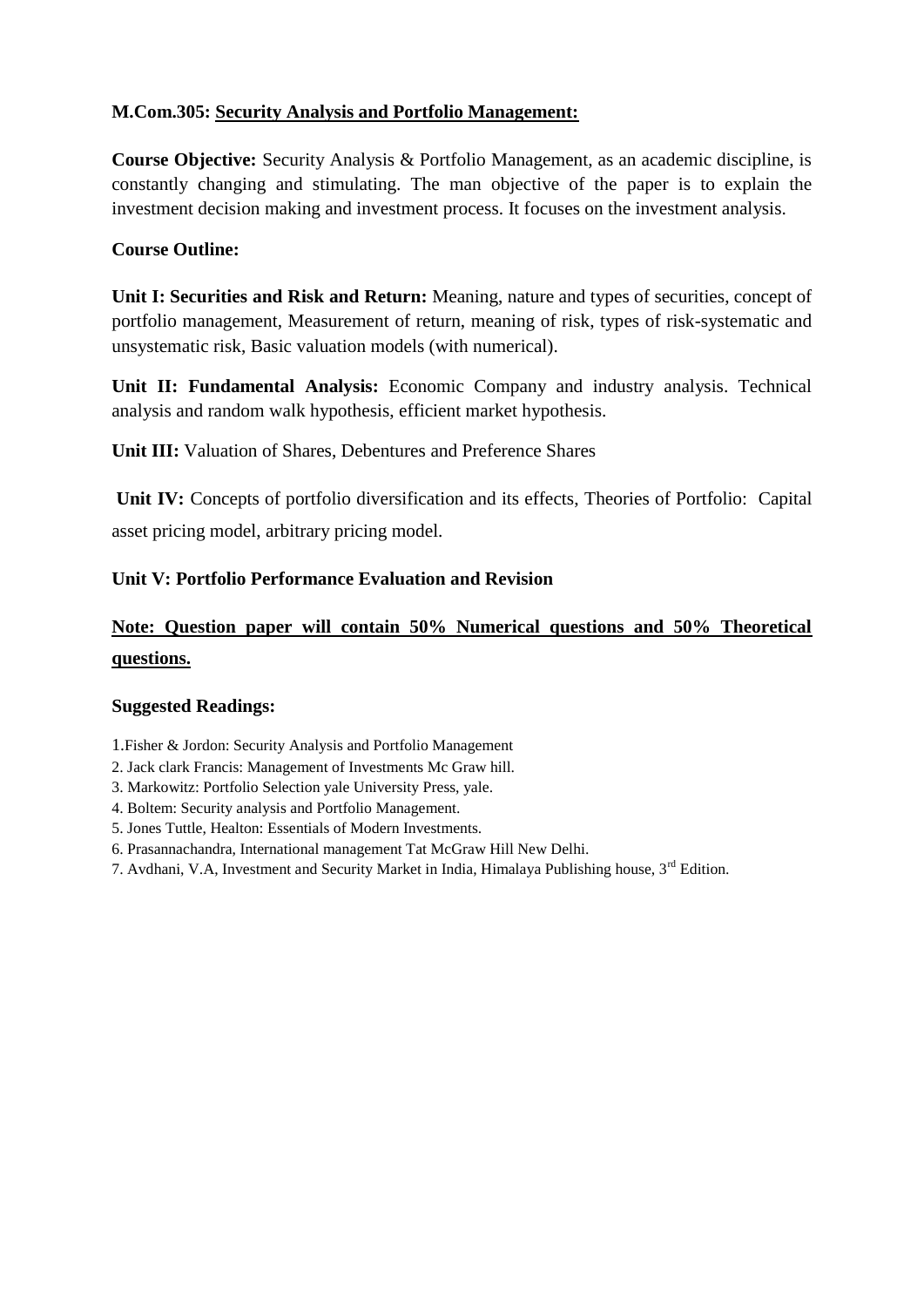#### **Group B: Marketing:**

#### **M.Com.306: Consumer Behaviour:**

**Course Objective:** The course helps students to develop basic understanding of the concepts and theories of consumer behaviour and their applications in marketing decision making.

#### **Course Outline:**

Unit I: Introduction: Defining consumer behaviour; reasons for studying behaviour, applying consumer behaviour knowledge; scope of consumer behaviour; market segmentation; bases of segmentation, criteria for effective targeting of market segments.

Unit II: Consumer as an Individual: Consumer motivation; consumer involvement, personality and self concept; perception consumer learning and memory; information processing, attitudes and changing attitudes

**Unit III: Consumer in Social and cultural settings**: Reference groups and family influences; Social class, cultural; sub cultural and cross cultural influences on consumer behaviour; personal influences and diffusion of innovations; impact of media and globalization.

**Unit IV: Consumer Decision Process:** Problem recognition; search and evaluating; purchasing processes; post purchase behaviour; consumer behaviour models; consumerism; organizational buying behaviour.

**Unit V: Consumer Satisfaction:** Measurement of consumer satisfaction and dis-satisfaction, repeat buying, brand switching and loyalty, opinion leadership, complaining behaviour.

- 1. Schiffman and Kanuk: Consumer Behaviour
- 2. Engle, Blackwell and Minriad: Consumer Behaviour
- 3. Zaltman and Wallendorf: Consumer Behaviour
- 4. Mellot, Douglas W. Tr. : Consumer Behaviour
- 5. Loudon and Della Bitta: Consumer Behaviour
- 6. Benneton: Consumer Behaviour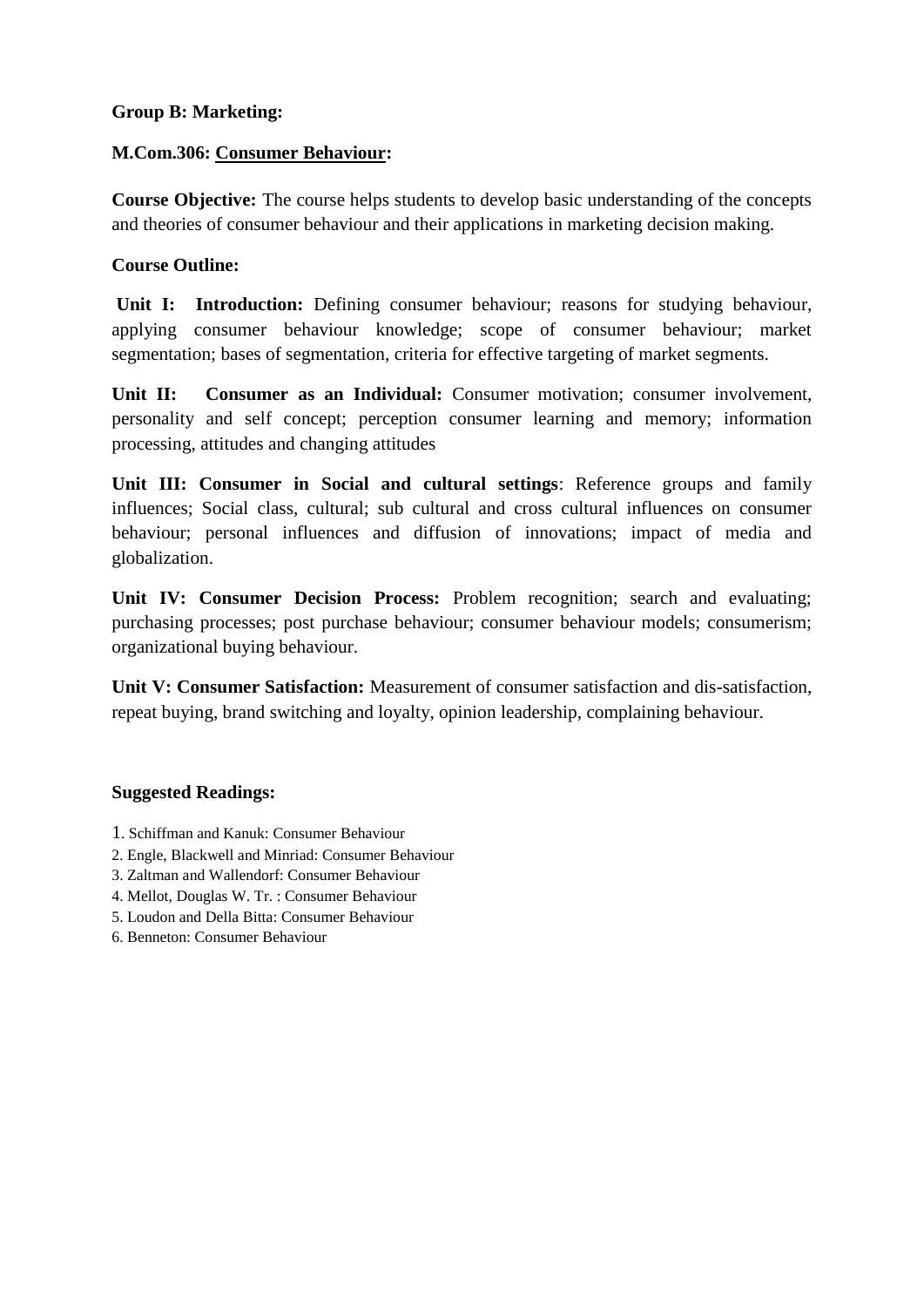## **M.Com.307: Marketing Communication**

**Course Objective:** The course enables the students to gain understanding of the concepts, strategies and issues involved in marketing communication.

## **Course Outline:**

### **Section A: Advertising**

**Unit 1: Communication process:** Nature of communication process and its different elements, obstacles in communication process. Communication process, communication process in marketing: Importance and applications of communication process in marketing, different elements of promotional mix and communication process relevant to them, communication process in corporate image building.

**Unit II: Advertisement:** Importance of advertising in modern marketing, Different types of advertising, role of advertising in the national economy, setting of advertising objectives, advertising budget, factors affecting the advertising expenditure in a company, advertising department and its organization, advertising agencies, their organization and functions.

**Unit III: Message and copy:** Message strategy and design, elements of advertising copy, developing effective advertising copy, creativity and visualizing in advertising, media planning**:** Comparative study of different advertising media, Media selection, media scheduling.

### **Section B: Sales Management**

Unit IV: Introduction: Nature and importance of personal selling, personal selling versus advertising, types of sales persons, selling as a career, process of effective selling.

**Unit V: Management of the sales force**: recruitment and selection; Training and development; direction, motivation, compensation, performance appraisal, sales planning and control; Market analysis, sales budget, sales territory, sales quota.

- 1. Wright, Wintersand zeigers: Advertising Management
- 2. Dunnand Barban- Advertisng: Its role in modern marketing advertising
- 3. Chunnawala & Sethia: Advertising management
- 4. Still, Cundiff & Govoni: Sales Management
- 5. Subroto Sengupta: Cases in advertising and communication
- 6. Spiro: Management of sales force.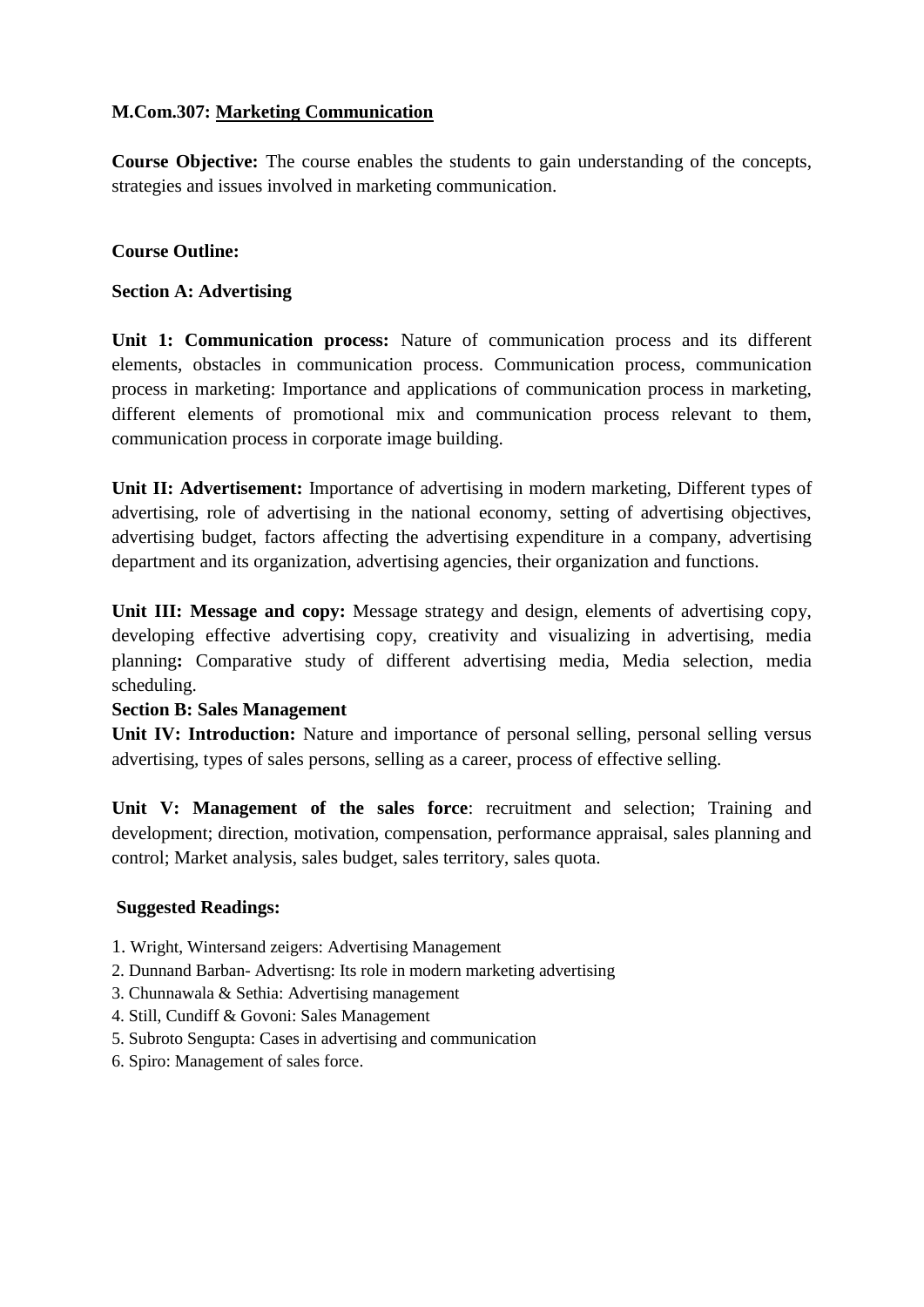## **Semester IV**

#### **M.Com.401: Project Planning and Evaluation**

**Course objective:** To provide adequate knowledge to the students for formulating and handling the project.

#### **Course Outline:**

**Unit I: Project Management:** Nature, Scope, Process, Elements, Significance and Emerging Issues. Identification of Investment Opportunities and their Feasibility. Market and Demand Analysis.

**Unit II: Technical Analysis:** Choice of Technology, Analysis of Materials and Inputs, Plant Locations and Layout Pollution Control and Government Regulations. **Financial Analysis:**  Fund flow analysis and sources of funds.,

**Unit III: Project Appraisal:** Cash Flow estimate under different financing pattern (LTF, TF) capital expenditure decisions (using capital budgeting techniques),

**Unit IV: Risk Analysis:** Different techniques, project evaluation under special circumstances, CAPM model,

**Unit V:** Net Work Techniques for Project Management: PERT / CPM Techniques. Time-Cost Trade-off. Resource Leveling. Social cost benefit analysis; SCBA approach, UNIDO approach, shadow pricing

## **Note: Question paper will contain 50% Numerical questions and 50% Theoretical questions.**

- 1. Prasanna Chandra: Project: Preparation, Appraisal, Budgeting and Implementation.
- 2. P.K. Matto: Project Formulation in Developing Countries
- 3. Dass Gupta & Sen : Guideline for Project Evaluation
- 4. D.K. Jain : Project Planning and Appraisal in Planned Economy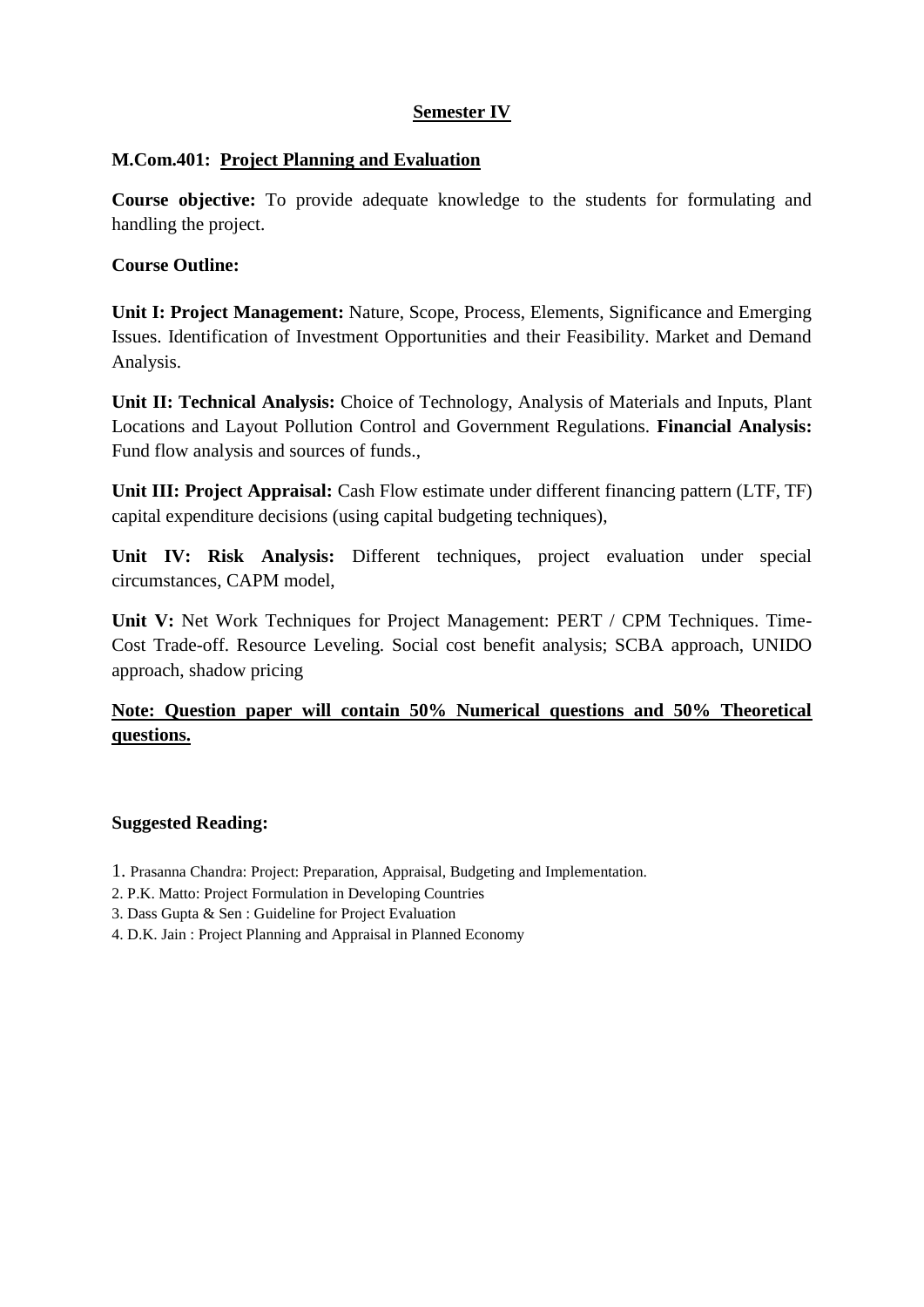#### **M.Com.402: E-Commerce**

**Course Objective:** The aim is to help students develop insight on how electronic commerce affects the strategic intent and operations, function of the firm, how electronic commerce can be used to create a strategic competitive advantage for an enterprise, and explain some of the best practices in E-commerce that are currently available.

#### **Course Outline:**

**Unit I: Introduction to e-Commerce:** e-Commerce Infrastructure, Business Models and e-Commerce Strategy

#### **Unit II: Supply Chain Management and e-Commerce**

#### **Unit III: Marketing Strategies and e-Commerce**

#### **Unit IV: Mobile Commerce and e-Commerce Security and Controls**

#### **Unit V: Global, Social, Legal and Ethical Issues in e-Commerce**

#### **Suggested Readings:**

- 1. Turban, E., King, D., McKay, J., Marshall, P., Lee, J., & Viehland, D. (2008). *Electronic commerce: A managerial perspective 2008* Pearson
- 2. Kenneth C. Laudon and Carlo Guercio Traver, *E-Commerce*, Pearson Education.
- 3. David Whiteley, *E-commerce: Strategy, Technology and Applications*, McGraw Hill Education
- 4. Bharat Bhaskar, *Electronic Commerce: Framework, Technology and Application, 4th Ed.,* McGraw Hill Education
- 5. PT Joseph, *E-Commerce: An Indian Perspective*, PHI Learning
- 6. KK Bajaj and Debjani Nag, *E-commerce,* McGraw Hill Education
- 7. TN Chhabra, *E-Commerce,* Dhanpat Rai & Co.
- 8. Sushila Madan, *E-Commerce,* Taxmann
- 9. TN Chhabra, Hem Chand Jain, and Aruna Jain, *An Introduction to HTML*, Dhanpat Rai & Co.

## **or**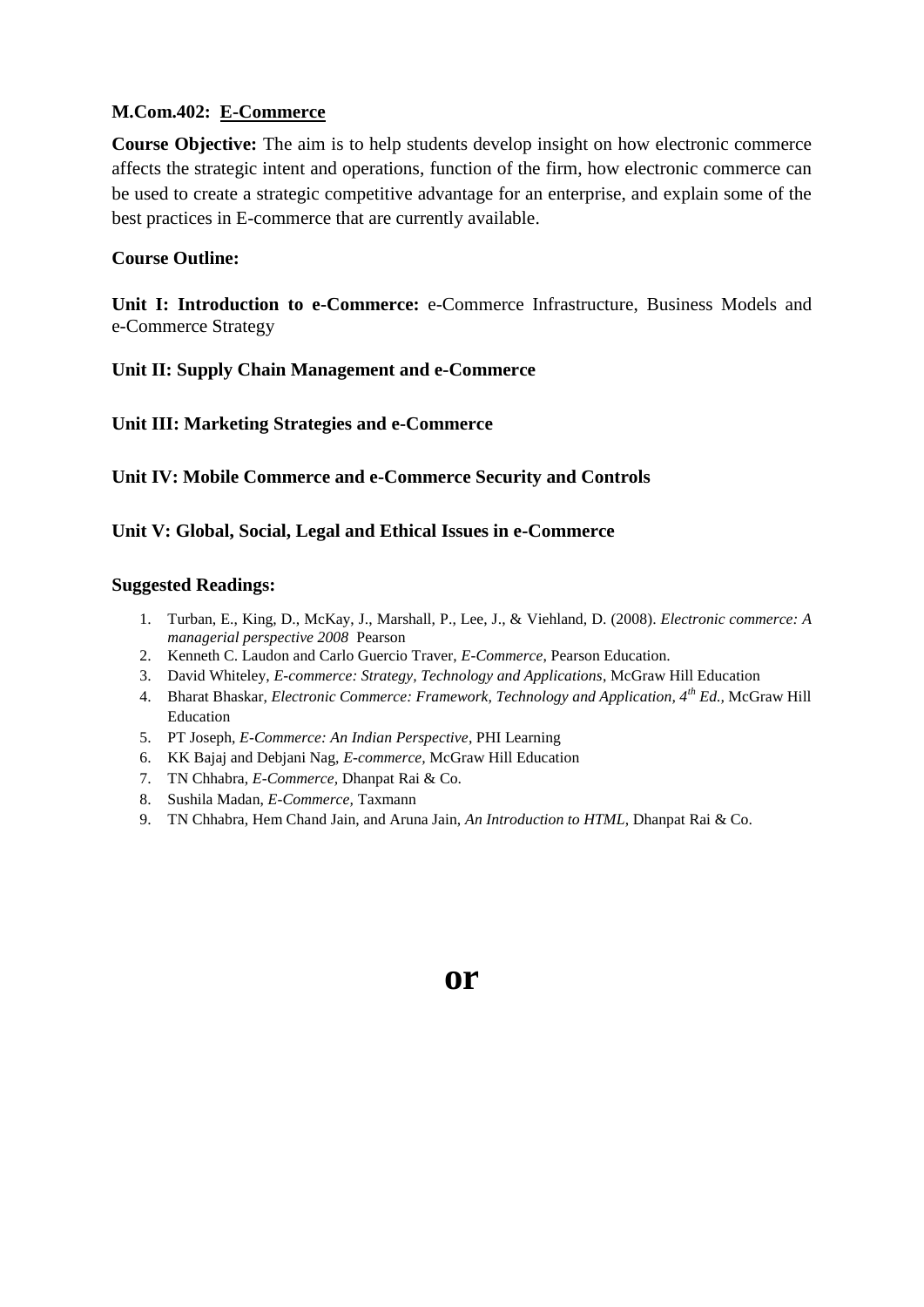## **M.Com 402 Project Report:**

**Only those students can opt project Report, who has secured 75% marks in aggregate up to second semester.**

**Course Objective:** The Project report writing trains a student to communicate information in an effective and convincing way, thus, contributing to the organizational planning and decision making.

The Project Report would commence at the beginning of the IV semester. To carry out the study, students can associate themselves with any business organization or can do the study independently.

The student would choose a topic of his/her choice, conduct an investigative research into the nature, reasons, causes, effect of the problem on different aspects of business and carry out a detailed research based on the current literature and collected data and compile a comprehensive report on the topic. The essential aspect shall be to analyse the existing knowledge and data to present new findings or propose a new model.

**Note:** *The detailed instructions are provided in the appendix given below:*

## **Appendix**

### **(Project Report activity and format)**

The following activity schedule has been developed to facilitate the process.

| <b>IMPORTANT DATES</b>                        |                                                      |                              |  |  |
|-----------------------------------------------|------------------------------------------------------|------------------------------|--|--|
| <b>ACTIVITY</b>                               | <b>LAST DATE (TENTATIVE)</b>                         | <b>MAX</b><br><b>CREDITS</b> |  |  |
| Topic finalization with mentor                | 30 Jan                                               |                              |  |  |
| Synopsis submission to mentor                 | $15th$ March                                         |                              |  |  |
| Approval by Mentor                            | $31st$ March                                         |                              |  |  |
| Preliminary Report submission                 | 30 April                                             |                              |  |  |
| Viva-voce for Report I (by<br>internal panel) | $5th$ and $6th$ May (tentative dates)                |                              |  |  |
| Final report submission                       | $\overline{3}1^{\text{st}}$ May                      |                              |  |  |
| Viva-voce (by external panel)                 | $8th$ , 9 <sup>th</sup> and 10 <sup>th</sup> of June |                              |  |  |
|                                               | <b>Total</b>                                         | 3 Credits                    |  |  |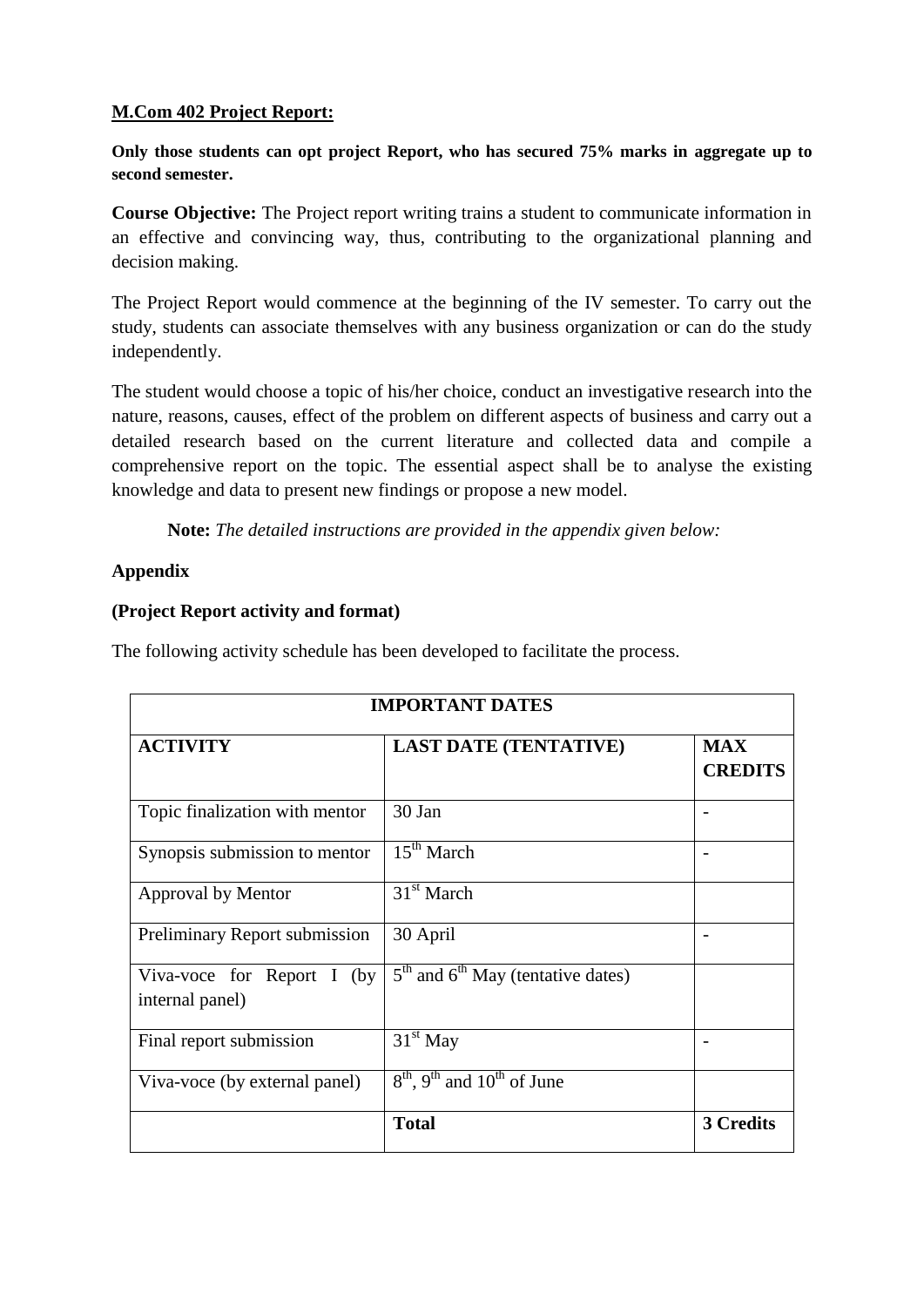- 1. Following are the steps: **Preliminary Report:** This task shall be performed just before embarking on the data collection exercise. It should contain the following in detail:
	- $\triangleright$  Problem background and significance of the study
	- > Literature review and theoretical background
	- $\triangleright$  Objectives
	- $\triangleright$  Hypotheses
	- $\triangleright$  Research design and sampling design
	- $\triangleright$  Theoretical Model (if any)
	- $\triangleright$  Data collection tools & Data analysis tools to be used
	- $\triangleright$  Bibliography and references

Soft-copy should be submitted for evaluation and 'progress review viva-voce'.

2. **Final Report Submission:** This part would involve data collection, tabulation, data analysis, findings, suggestions, limitations, conclusion, and scope for further studies. Students should Use appropriate data analysis tools and software.

Every report must be hard bounded with Black Leatherette cover duly embossed in Golden in BOLD letters with the Project Title, Student's name & roll no., class, batch and year and must be submitted to the Department. Copy of Synopsis should also be submitted.

Following should be the chapterization scheme of the report. The list of chapters is indicative in nature and can be modified by the Faculty guide if required.

### **Indicative chapters for Final Research Report**

- $\triangleright$  Introduction (background and significance)
- $\triangleright$  Literature review & theoretical background
- $\triangleright$  Objectives
- $\triangleright$  Hypothesis
- $\triangleright$  Research design and sampling design & theoretical model
- $\triangleright$  Data analysis
- $\triangleright$  Findings
- $\triangleright$  Suggestion & limitations
- $\triangleright$  Conclusion
- $\triangleright$  Appendix, bibliography & reference, questionnaires, scales

### **Plagiarism/ Cheating/ Unfair Means in Projects/ Assignments**

Plagiarism is when you steal the thoughts or writing of others and offer them as your own. Everyone repeats someone else's ideas at some point in their academic career but when doing so, it is important to acknowledge it. You can avoid plagiarism by quoting within inverted commas and acknowledging the source. But mostly the reference must be in your own words.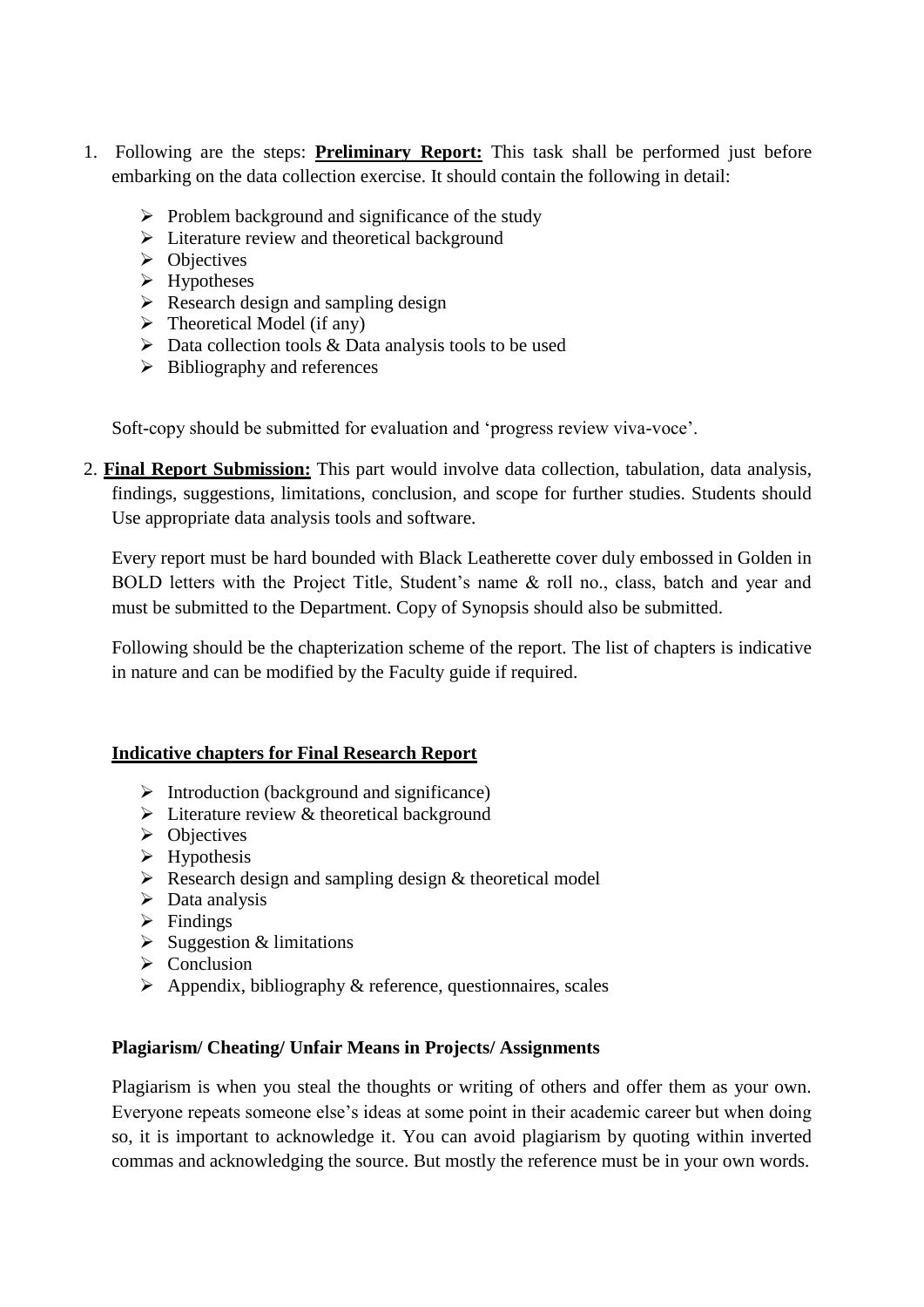**Final Submission of the Project: Hard copy and Soft copy of the Project Report along with the Synopsis shall be submitted to the University for evaluation.**

## **M.Com.403: Seminar and Viva Voce**

### **(a) Seminar (40 marks)**

**Course Objective:** To help develop the art of public speaking among the students as well as, face interviews.

The students shall be expected to give several presentations during the semester with the final one on the day of the examination. The viva voce shall give them an opportunity to experience an interview. Regular quizzing sessions shall be held with the students throughout the semester under this course.

### **(b) Viva Voce (60 marks)**

**Course Objective:** The objective is to help them gain the experience of a final interview before they go out seeking jobs in industry and also develop confidence in a face to face interaction in a formal setting.

At the end of the semester, a viva voce shall be conducted with an external and internal examiner wherein the students shall be expected to answer questions related to both their project report and the courses studied in the IVth semester, as well as, previous semesters.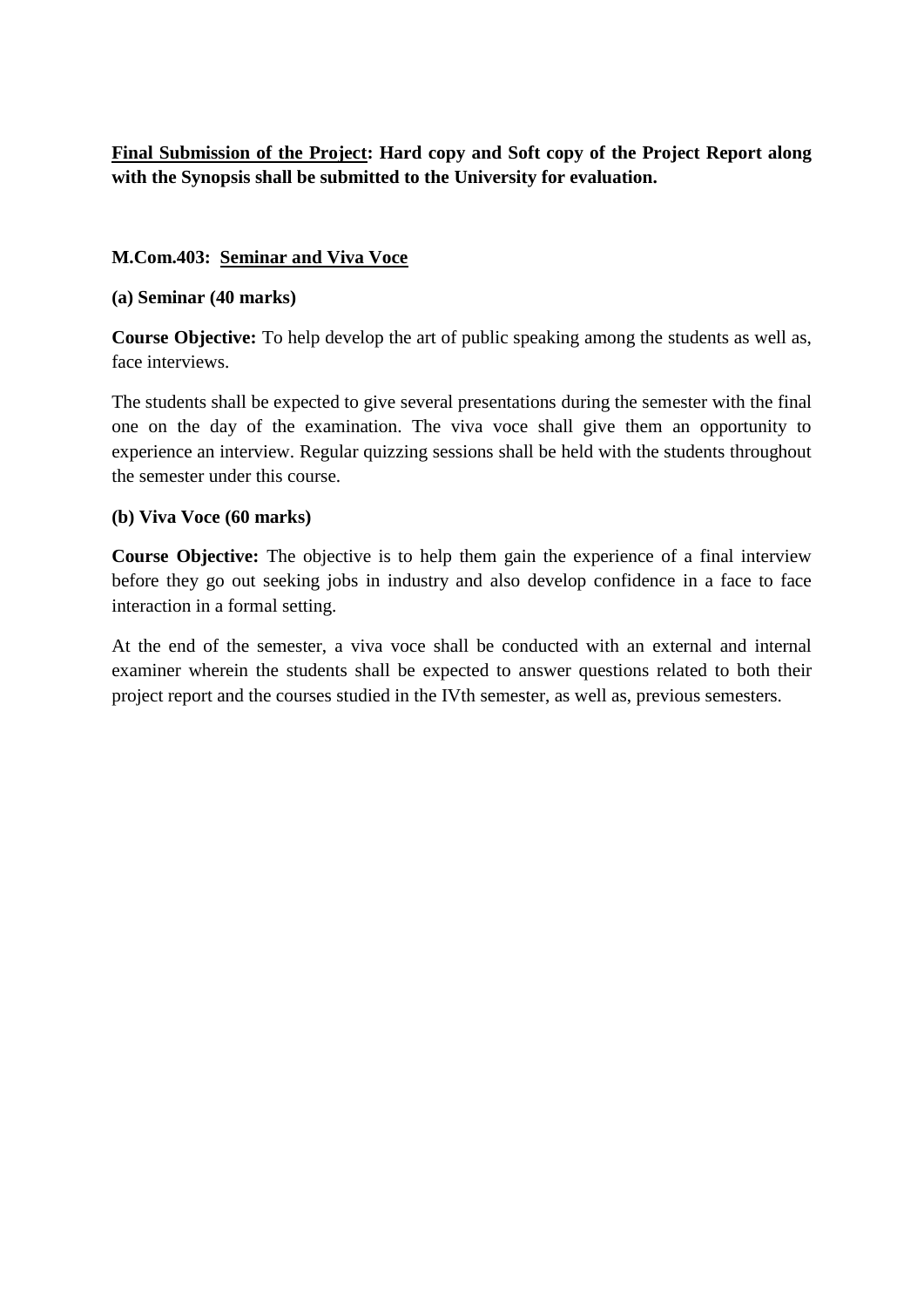## **Elective Group:**

The students have to opt one whole group as a major course and one paper from another group as a minor course. Group selected by the student as major group in the  $3<sup>rd</sup>$  semester cannot be changed in the  $4<sup>th</sup>$  semester.

## **Group A: Finance:**

## **M.Com.404: Risk Management and Insurance**

**Course objective:** To develop an understanding among students about identifying, analyzing and managing various types of risk, principles of insurance and its usefulness in business.

### **Course Outline:**

Unit I: Introduction: Concept of risk; objective of risk management; need for a risk management; types of risk; Identification and measurement of risk; risk evaluation and prediction

**Unit II: Risk Aversion and Risk Management:** Risk aversion and demand for insurance by individual; business risk management and demand for insurance; Application of statistical techniques in risk avoidance; disaster risk management; Insurability of risk contractual provisions and legal doctrines; premium loading; moral hazards; deductibles and claim processing costs; risk retention and transfer; legal aspects of insurance contract; principle of indemnity; estoppels.

**Unit III: Types of Insurance:** Fire and motor insurance; health insurance; social insurance; home-owners insurance; life insurance and annuities; term insurance; endowment insurance; whole life insurance; life insurance pricing; employees benefits group; medical coverage; retirement plans; marine insurance; ships and goods policy; marine risk institute cargo clauses reinsurance

Unit IV: Assessment and control: control of malpractices; negligence, loss assessment and loss control; exclusion of perils, actuaries, computation of insurance premium.

**Unit V: Globalization of Insurance Sector:** Globalization of insurance sector; regulation of risk reduction by IRDA; reinsurance; coinsurance assignment

- 1. Scott Harrington and Gregory Niehaus, Risk Management and Insurance,  $2<sup>nd</sup>$  ed., Tata McGraw- Hill, 2004.
- 2. Dorfman, Risk Management and Insurance, PHI
- 3. Gupta, PK, Insurance and Risk Management, Himalaya Publishing House, 2004
- 4. Mishra, MN, Principles and Practices of Insurance, S. Chand and Co., 2004
- 5. Panda, GS, Principles and Practices of Insurance, Kalyani Pub. 2004
- 6. Jeevanandam, C, Risk Management, Sultan Chand and Sons, 2005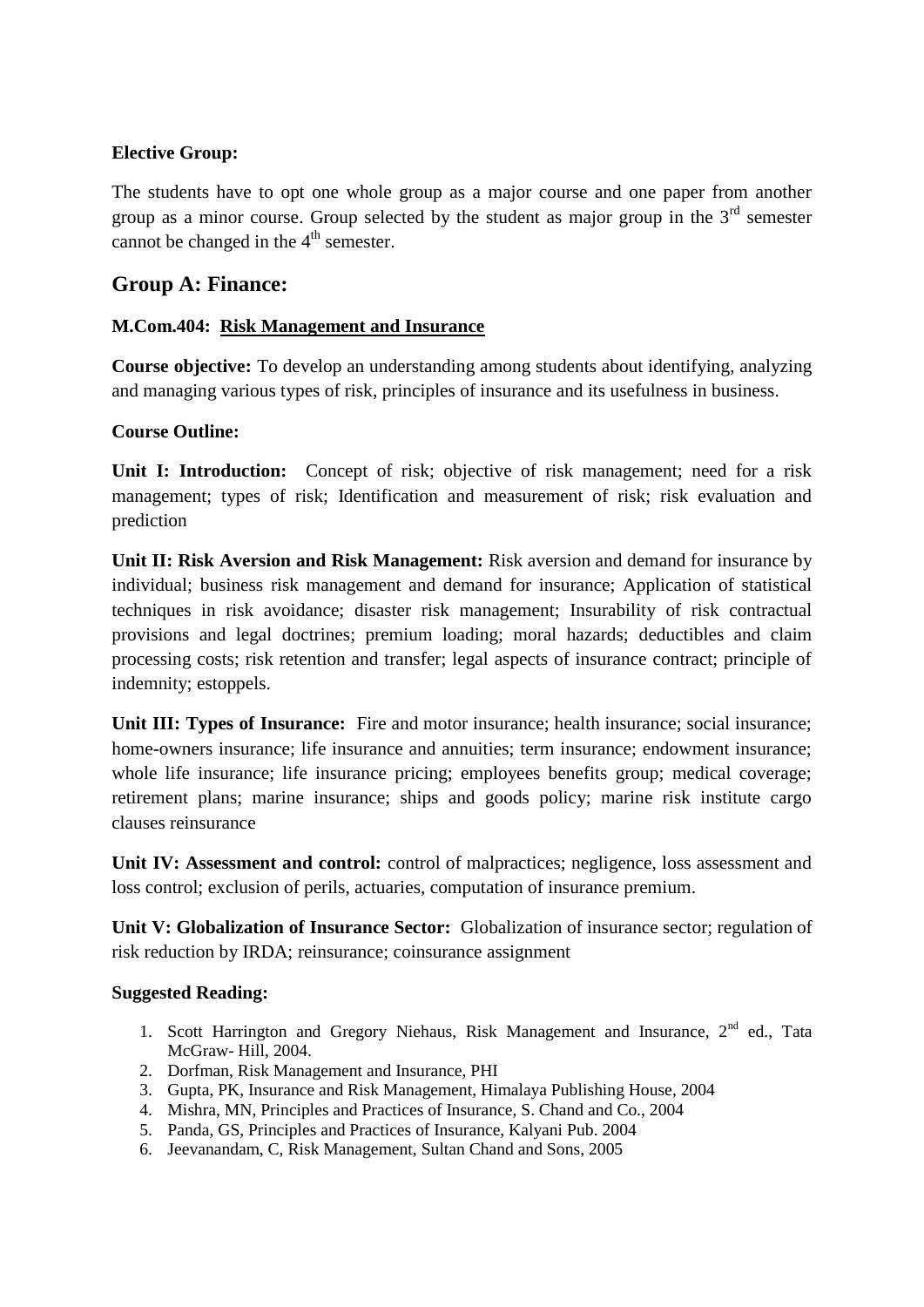## **M.Com.405: International Financial Management**

**Course objective:** The objective of the course is to acquaint the students with Financial Management problems of multinational corporations and prepare them to tackle these problems.

## **Course Outline:**

**Unit I: (a) Financial Management in Global Perspective:** Development in the International Monetary System, Gold Standard, Britain Woods System of Exchange Rate, Exchange Rate Regime, IMF and International Liquidity, System of Exchanging Currencies.

**(b) Exchange Rate Determination:** Determination of Exchange Rate in Spot and Forward Market, PPP Theory, IRP Theory, Monetary Theories of Exchange Rate determination, Overshooting Models.

**Unit II: Foreign Exchange Market:** Spot and Forward, Participants in Foreign Exchange Market-Arbitraging, Hedging and Speculation, Covered Interest Rate Arbitrage, Borrowing and Investing Markets.

**Unit III: Risk Exposures and Their Management:** Translation, Transaction and Operating Exposures: Their Measurement and Management.

**Unit IV: Financial Swaps:** Types and Uses, cash management by MNCs

**Unit V: (a) International Financial Markets:** International Equity Issues and Long Term Borrowings. GDRs, ADRs and Euro Bonds. International Development Banks, Foreign Currency Financing by Indian Financial Institutions.

**(b) Short Term Financial Management:** Management of Cash, Inventory and Accounts Receivable in Global Context, Inter–Company Fund Flow Mechanism, Short Term Financing. Financing of International Trade.

- 1. Levi, Maurice: International Finance, Routledge, 2009
- 2. Eiteman, David K: Arthur Stonehill and Michael H. Moffett, Multinational Business Finance, Pearson, 2008
- 3. Shapiro AC: Multinational Financial Management: PHI
- 4. Apte : International Financial Management: PHI
- 5. Seth, A.K.: International Financial Management.
- 6. Vij, madhu: International Financial Management, Excel Publications, 2006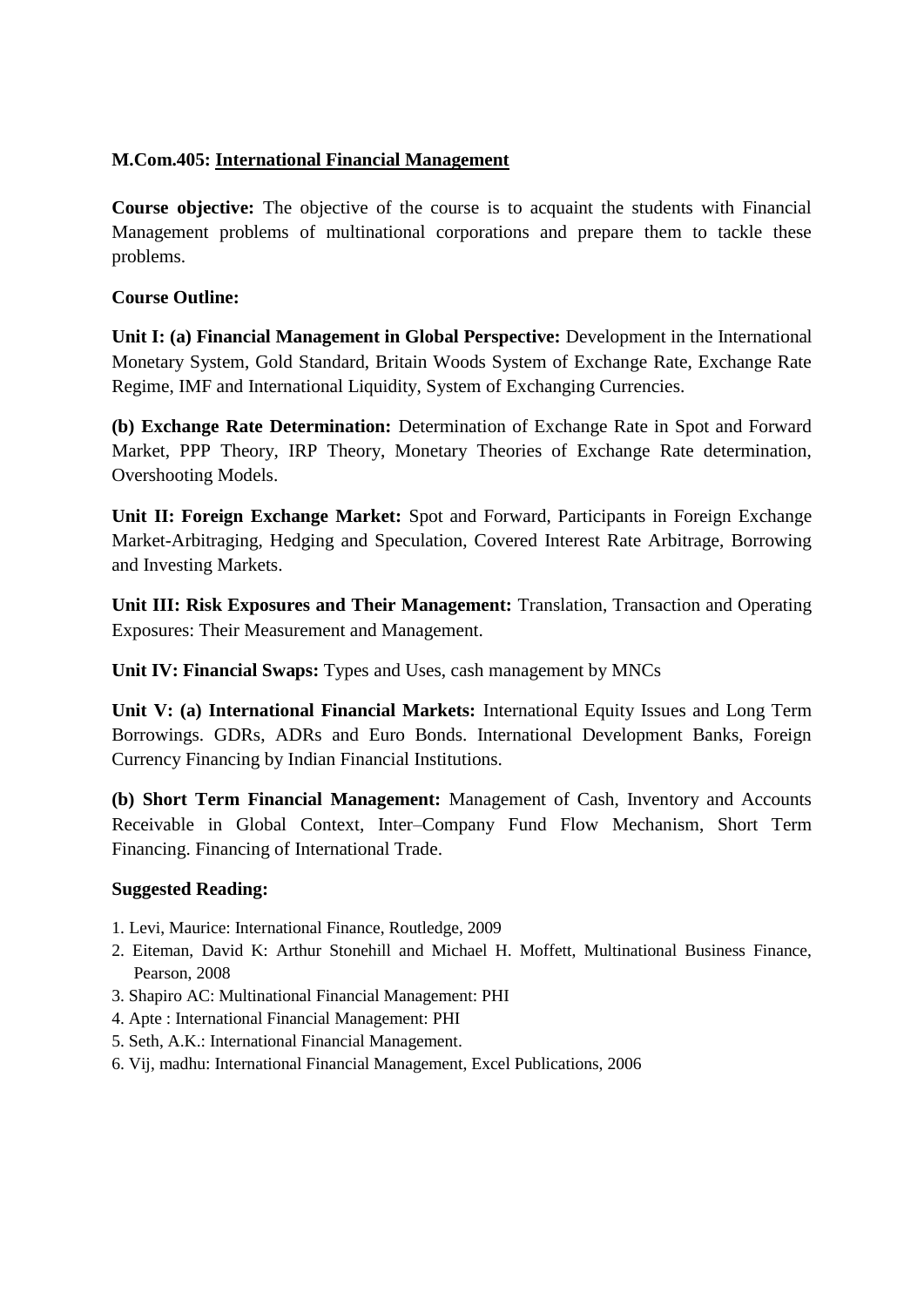## **Group B: Marketing**

## **M.Com.406: Marketing of Services**

**Course objective:** To enable students to understand the conceptual aspects of service marketing.

## **Course Outline:**

**Unit I: Introduction to Services Marketing:** Services as a marketing concept; factors for the growth of service sector; characteristics of services; dimensions of services; classification of services; managing customer expectations: level of expectations; zone of tolerance; segmentation, targeting and positioning of service.

**Unit II: Services Marketing Mix:** Product: service package, core and supplementary services; Product levels, service levels and delivery; price: pricing concepts and issues in pricing, pricing policy, pricing approaches, price and customer values; Promotion: Internal and external communication, issues in services promotion; place: Service distribution, channel options, service distribution strategy.

**Unit III: Service Design:** Essentials of a service system; components of services; designing the service package; front office interface; back office interface; operations system; service delivery system; customer satisfaction and conflicts; service recovery system; service quality; concept of service quality, measuring service quality; SERVQUAL system; concept of CRM: CRM objectives, technology impact on services, concept of e-CRM.

**Unit IV: Globalization of services:** Stages of globalization; international marketing services; emerging trends; principal driving forces in global marketing of services; key decisions in global marketing; services strategy and organizing for global marketing.

**Unit V: Marketing of Financial and Hospitality Services:** Application of the component of marketing of services in marketing of financial, tourism, travel and transport services.

- 1. Zeithaml, Gremler, Bitner, and Ajay Pandit, Services Marketing, Tata McGraw- Hill,  $4^{\text{th}}$  ed., 2008.
- 2. Lovelock, Services Marketing: People, Technology and Strategy, Pearson Education, 5<sup>th</sup> ed., 2007.
- 3. Baron S and Harris K, Services Marketing: Text and Cases, Palgrave, 2003
- 4. Rajendra Nargundkar, Services Marketing: Text and Cases, Tata McGraw- Hill, 2<sup>nd</sup> ed., 2007.
- 5. Harsh V Verma, Services Marketing: Text and Cases, Pearson Education, 2008.
- 6. Rama Mohana Rao, Services Marketing, Pearson Education
- 7. Govind Apte, Services Marketing, Oxford Univ. Press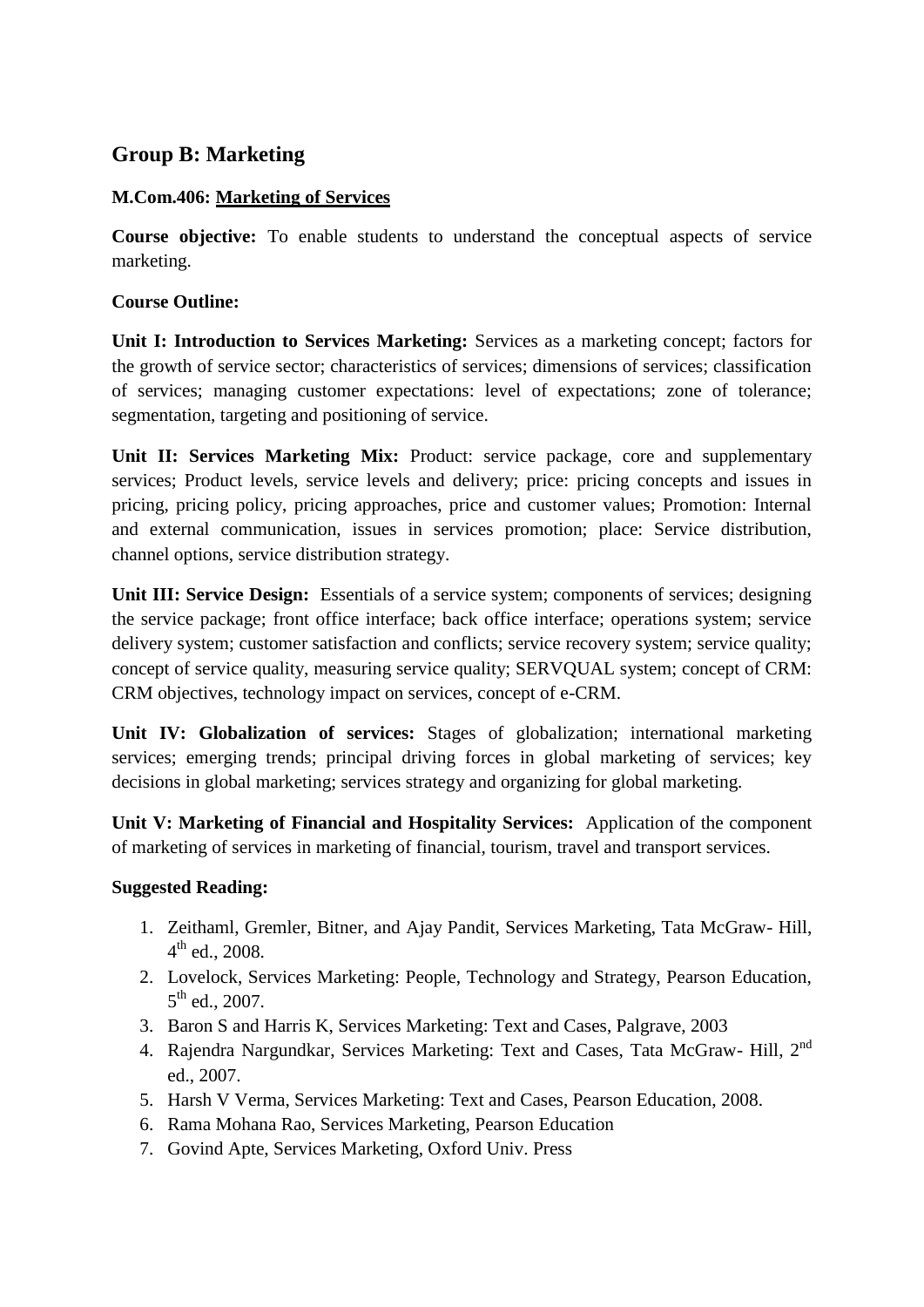### **M.Com.407: International Marketing**

**Course objective:** To enable the students to understand the concept, implications and procedures of international marketing and to be able to apply those in management of international business.

#### **Course Outline:**

**Unit I: Introduction to International Marketing:** Meaning, nature and scope of international marketing; international marketing distinguished from domestic marketing. Exporting, international trade and international business; international marketing management process- an overview.

**Unit II: International marketing Environment:** Geographic, demographic, economic, political, legal, socio cultural environments- their nature and effects on international marketing operations, tariff and non-tariff barriers; WTO, UNCTAD, generalized system of preferences (GSP), regional economic groupings-European Union (EU), NAFTA, ASEAN, etc., facilities and incentives schemes for exporters.

**Unit III: International Product/ Market Selection and Entry Modes:** Selection products, selection market, various modes of entry into international markets and their evaluation, export licensing/franchising contracting, joint venture, setting up wholly owned subsidiary.

**Unit IV: International Product Planning and Pricing:** Product in international context, standardization vs. adoption decision, other considerations; packaging, branding after sales services, ISO 9001:2000 quality system standard, factors influencing price, pricing methods, decisions and pricing process, price quotations and related considerations.

**Unit V: International Distribution and Promotion:** Types and functions of foreign distribution channels, selection of middlemen, distribution logistics- transportation and warehousing decisions, International advertising- standardization vs. adaptation, selection of media, selection of agency, measuring advertising effectiveness.

- 1. Vern Terpestra, Internation Marketing, Southwest Publication, 2005
- 2. Varshney RL and B. Bhattacharya, International Marketing- Indian Perspective, Sultan chand publication 2006.
- 3. Fayerweather, J, International Marketing Management, Sage Publication, 2006
- 4. Cateroa, R, Phylip, International Marketing, Tata Mc Graw Hill, 2006
- 5. Jain Subash, International Marketing Management, Southwest Publication, 2005